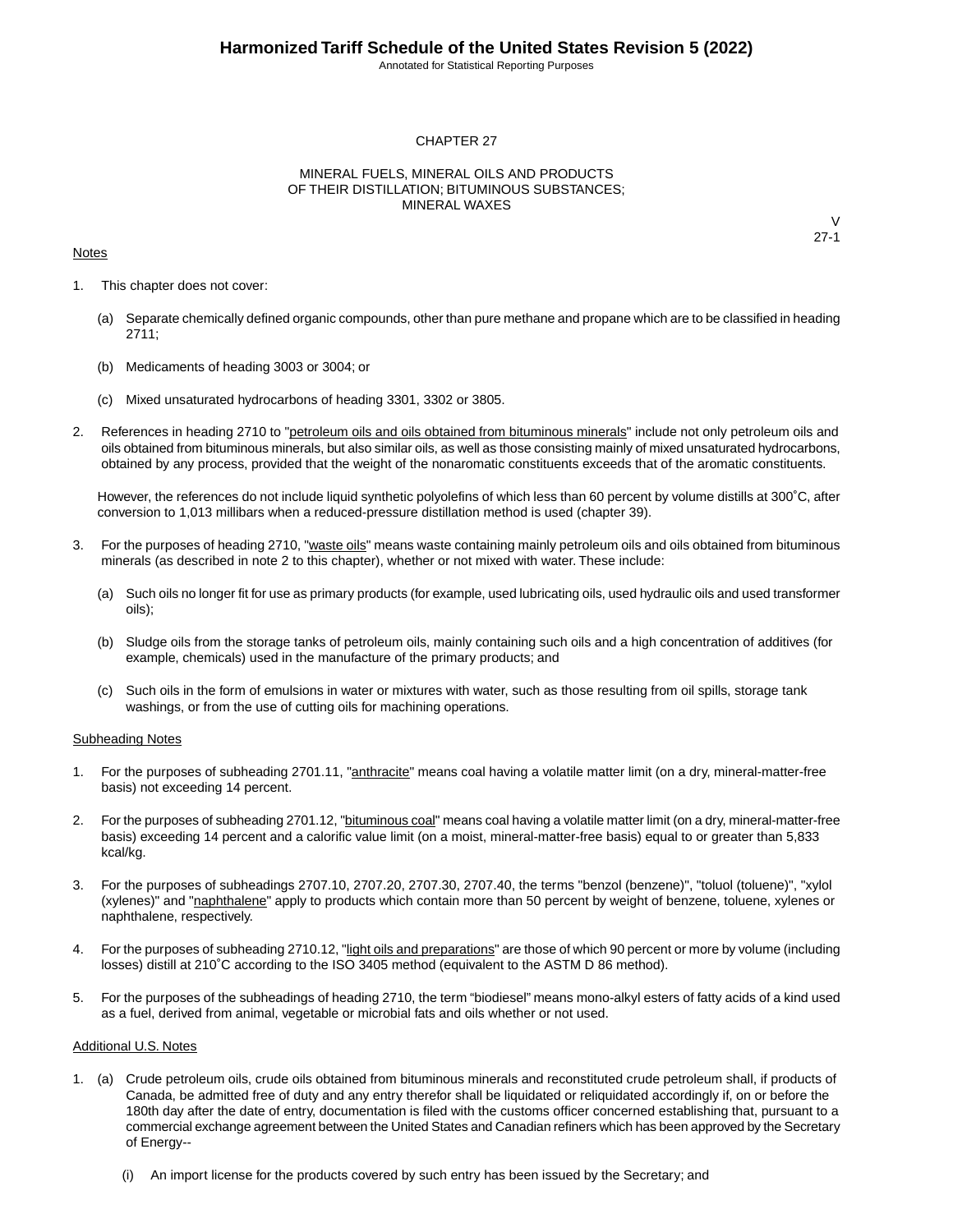Annotated for Statistical Reporting Purposes

Additional U.S. Notes (con.) V 27-2

- (ii) An equivalent amount of domestic or duty-paid foreign crude petroleum oils, crude oils obtained from bituminous minerals or reconstituted crude petroleum have, pursuant to such commercial exchange agreement and to an export license issued by the Secretary of Commerce, been exported from the United States to Canada and have not previously been used to effect the duty-free entry of like Canadian products under this U.S. note.
- (b) The Secretary of the Treasury, after consulting with the Secretary of Commerce and the Secretary of Energy, shall issue such rules or regulations as may be necessary governing the admission of Canadian products pursuant to the provisions of this U.S. note.
- 2. For the purposes of heading 2710, "petroleum oils" includes only products having:
	- (a) A Congealing Point (ASTM D 938) of less than 30˚C;
	- (b) If the Congealing Point is not less than 30˚C:
		- (i) A density at 70˚C of less than 0.942 and a Worked Cone Penetration (ASTM D 217) or a Cone Penetration or (ASTM D 937) at 25˚C of not less than 350; or
		- (ii) If the density at 70˚C is not less than 0.942 having a Needle Penetration (ASTM D 5) at 25˚C of not less than 400.
- 3. For the purposes of subheading 2710.12.15, "motor fuel" is any product derived primarily from petroleum, shale or natural gas, whether or not containing additives, which is principally used as a fuel in internal-combustion or other engines.
- 4. For the purposes of subheadings 2710.12.18, 2710.19.25 and 2710.20.15, "motor fuel blending stock" means any product (except naphthas of subheading 2710.12.25) derived primarily from petroleum, shale oil or natural gas, whether or not containing additives, to be used for direct blending in the manufacture of motor fuel.
- 5. In determining the relative weights of components of the mixtures provided for in subheadings 2710.12.45 and 2710.19.45, naphtha and other petroleum derivatives which may be present in such mixtures as solvents shall be disregarded.
- 6. For the purposes of heading 2716:
	- (a) The term "electrical energy" does not include electrical energy transmitted as a medium of communication; and
	- (b) Electrical energy shall not be subject to the entry requirements for imported merchandise set forth in section 484 of the Tariff Act of 1930, as amended, (19 U.S.C. 1484), but shall be entered on a periodic basis in accordance with regulations to be prescribed by the Secretary of the Treasury.
- 7. For the purposes of this chapter, the term barrel (bbl) means a barrel of 158.98 liters measured at 15.6˚C.
- 8. Subheading 2712.10.00 does not include petroleum jelly, suitable for use for the care of the skin, put up in packings of a kind sold at retail for such use (subheading 3304.99.10).

#### Compiler's Note

The provisions of subchapter II of chapter 99 (Miscellaneous Tariff Bills or MTBs), the provisions of the Generalized System of Preferences (GSP) found in General Note 4 and most product exclusions from the additional tariffs on products of China in subchapter III of chapter 99 expired on December 31, 2020. However, no endnotes or footnotes relating to these provisions have been deleted as of the issue date of this edition.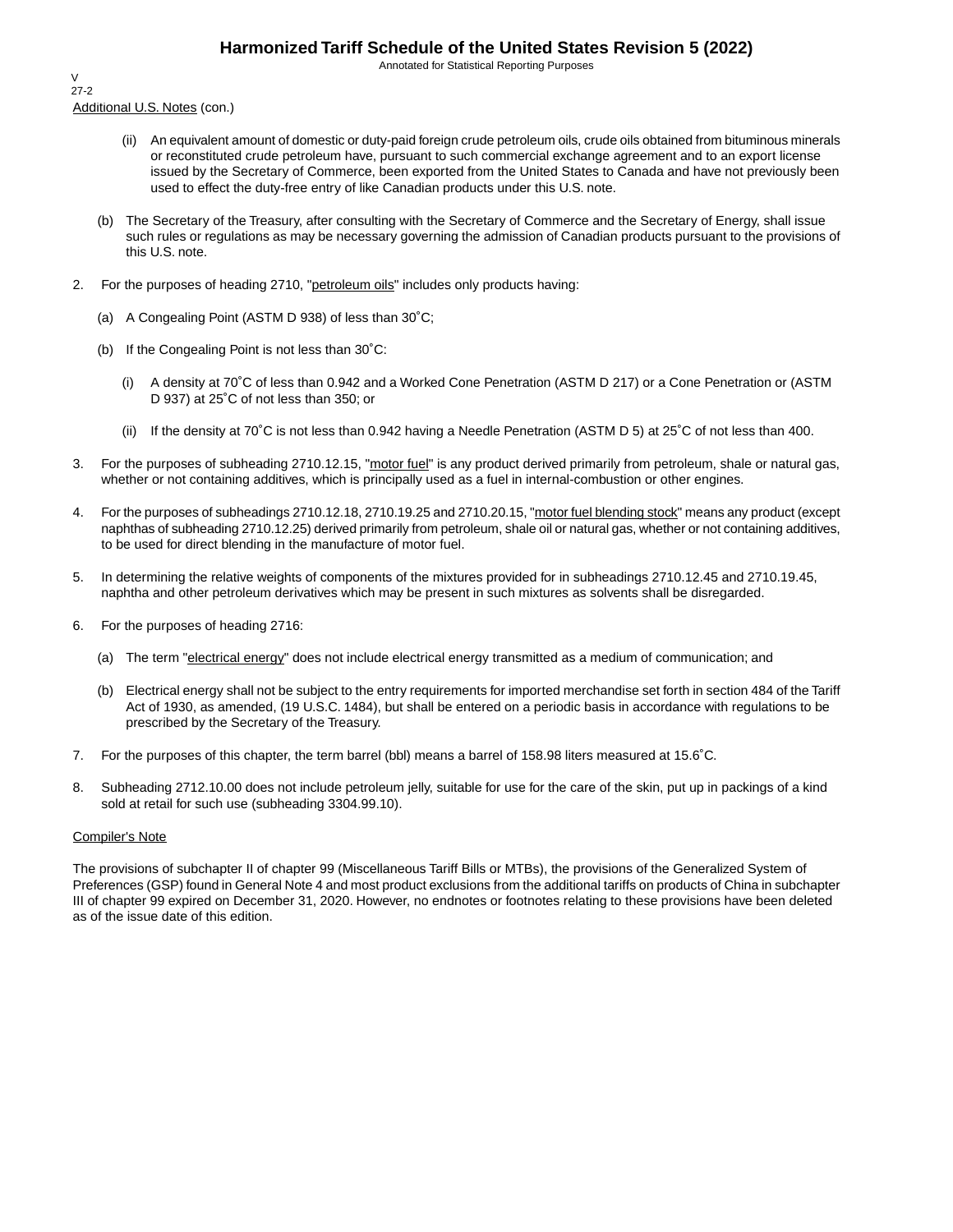Annotated for Statistical Reporting Purposes

| Heading/              | Stat.       |                                                                                                                                        | Unit              |                    | Rates of Duty |                |
|-----------------------|-------------|----------------------------------------------------------------------------------------------------------------------------------------|-------------------|--------------------|---------------|----------------|
| Subheading            | Suf-<br>fix | Article Description                                                                                                                    | of<br>Quantity    | General            | 1<br>Special  | $\overline{2}$ |
| 2701                  |             | Coal; briquettes, ovoids and similar solid fuels manufactured                                                                          |                   |                    |               |                |
|                       |             | from coal:<br>Coal, whether or not pulverized, but not agglomerated:                                                                   |                   |                    |               |                |
| 2701.11.00 00         |             |                                                                                                                                        |                   |                    |               | Free           |
| 2701.12.00            |             |                                                                                                                                        |                   |                    |               | Free           |
|                       | 10          |                                                                                                                                        |                   |                    |               |                |
|                       | 50          |                                                                                                                                        |                   |                    |               |                |
| 2701.19.00            | 10          |                                                                                                                                        |                   |                    |               | Free           |
|                       | 50          |                                                                                                                                        |                   |                    |               |                |
| 2701.20.00 00         |             | Briquettes, ovoids and similar solid fuels manufactured                                                                                |                   |                    |               |                |
|                       |             |                                                                                                                                        |                   |                    |               | Free           |
| 2702<br>2702.10.00 00 |             | Lignite, whether or not agglomerated, excluding jet:<br>Lignite, whether or not pulverized, but not agglomerated t  Free <sup>14</sup> |                   |                    |               | Free           |
|                       |             |                                                                                                                                        |                   |                    |               |                |
| 2702.20.00 00         |             |                                                                                                                                        |                   |                    |               | Free           |
|                       |             | 2703.00.00 00 Peat (including peat litter), whether or not agglomerated t  Free <sup>14</sup>                                          |                   |                    |               | Free           |
| 2704.00.00            |             | Coke and semicoke of coal, of lignite or of peat, whether or                                                                           |                   |                    |               | Free           |
|                       |             | Coke and semicoke of coal:                                                                                                             |                   |                    |               |                |
|                       | 11          | Coke larger than 100 mm (4 inches) in maximum<br>diameter and at least 50 percent of which is retained                                 |                   |                    |               |                |
|                       |             | on a 100-mm (4-inch) sieve after drop shatter testing                                                                                  |                   |                    |               |                |
|                       |             | pursuant to ASTM D 3038, of a kind used in                                                                                             |                   |                    |               |                |
|                       | 25          |                                                                                                                                        |                   |                    |               |                |
|                       | 50          |                                                                                                                                        |                   |                    |               |                |
|                       |             | 2705.00.00   00   Coal gas, water gas, producer gas and similar gases, other                                                           |                   |                    |               |                |
|                       |             | than petroleum gases and other gaseous hydrocarbons                                                                                    | thousand<br>$m^3$ | Free <sup>1/</sup> |               | Free           |
|                       |             |                                                                                                                                        | kg                |                    |               |                |
|                       |             | 2706.00.00   00   Tar distilled from coal, from lignite or from peat, and other                                                        |                   |                    |               |                |
|                       |             | mineral tars, whether or not dehydrated or partially distilled,                                                                        |                   |                    |               | Free           |
|                       |             |                                                                                                                                        |                   |                    |               |                |
|                       |             |                                                                                                                                        |                   |                    |               |                |
|                       |             |                                                                                                                                        |                   |                    |               |                |
|                       |             |                                                                                                                                        |                   |                    |               |                |
|                       |             |                                                                                                                                        |                   |                    |               |                |
|                       |             |                                                                                                                                        |                   |                    |               |                |
|                       |             |                                                                                                                                        |                   |                    |               |                |
|                       |             |                                                                                                                                        |                   |                    |               |                |
|                       |             |                                                                                                                                        |                   |                    |               |                |
|                       |             |                                                                                                                                        |                   |                    |               |                |
|                       |             |                                                                                                                                        |                   |                    |               |                |
|                       |             |                                                                                                                                        |                   |                    |               |                |
|                       |             |                                                                                                                                        |                   |                    |               |                |
|                       |             |                                                                                                                                        |                   |                    |               |                |
|                       |             |                                                                                                                                        |                   |                    |               |                |
|                       |             |                                                                                                                                        |                   |                    |               |                |
|                       |             |                                                                                                                                        |                   |                    |               |                |
|                       |             |                                                                                                                                        |                   |                    |               |                |
|                       |             |                                                                                                                                        |                   |                    |               |                |
|                       |             |                                                                                                                                        |                   |                    |               |                |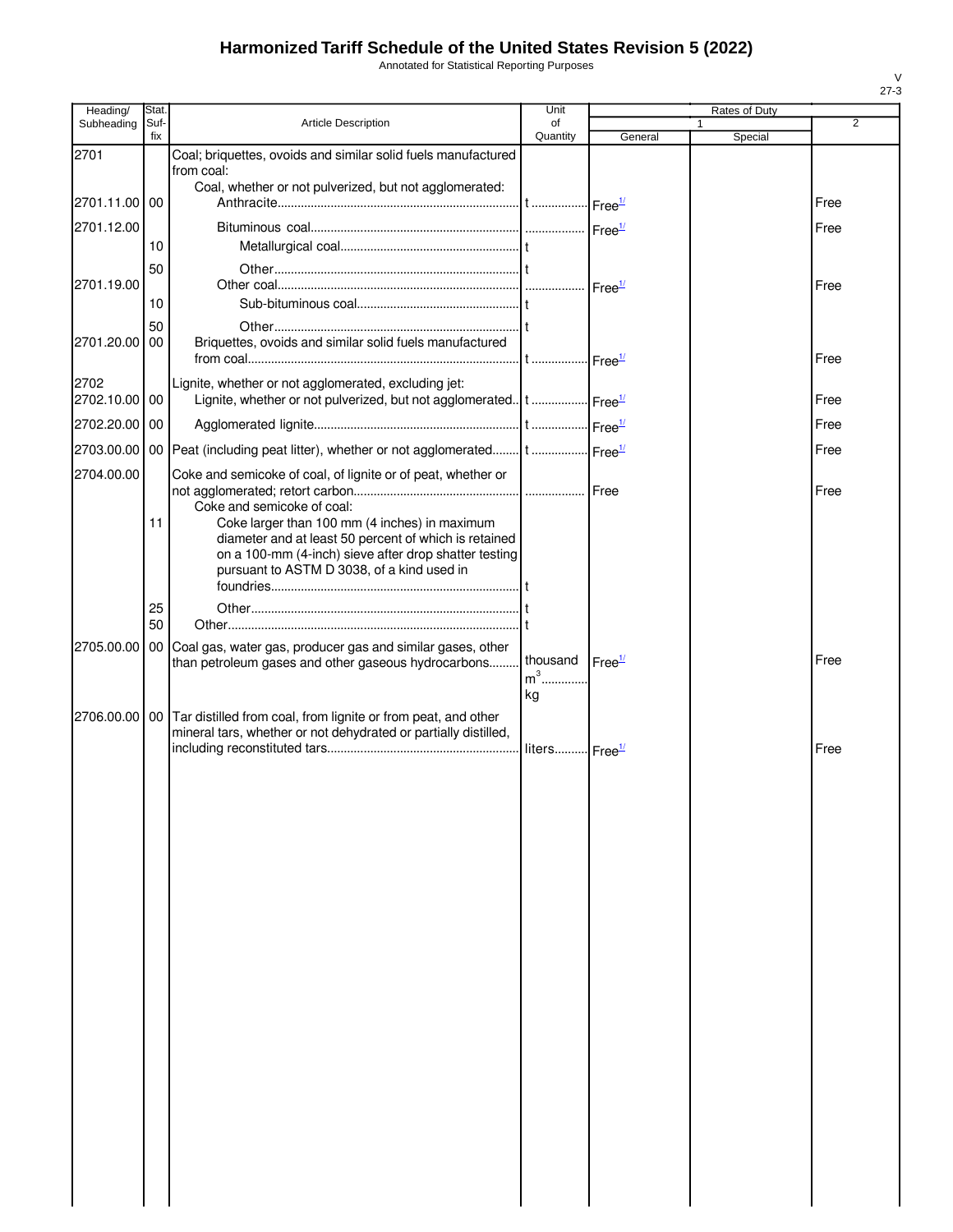Annotated for Statistical Reporting Purposes

| Heading/                    | Stat.       |                                                                                                                                                                                                 | Unit                      |                        | Rates of Duty                                                                                    |                    |
|-----------------------------|-------------|-------------------------------------------------------------------------------------------------------------------------------------------------------------------------------------------------|---------------------------|------------------------|--------------------------------------------------------------------------------------------------|--------------------|
| Subheading                  | Suf-<br>fix | <b>Article Description</b>                                                                                                                                                                      | of<br>Quantity            | General                | 1<br>Special                                                                                     | 2                  |
| 2707                        |             | Oils and other products of the distillation of high temperature<br>coal tar; similar products in which the weight of the aromatic<br>constituents exceeds that of the nonaromatic constituents: |                           |                        |                                                                                                  |                    |
| 2707.10.00                  | 00          |                                                                                                                                                                                                 | liters Free <sup>1/</sup> |                        |                                                                                                  | Free               |
| 2707.20.00                  | 00          |                                                                                                                                                                                                 |                           |                        |                                                                                                  | Free               |
| 2707.30.00                  |             |                                                                                                                                                                                                 |                           |                        |                                                                                                  | Free               |
|                             | 10          |                                                                                                                                                                                                 |                           |                        |                                                                                                  |                    |
|                             | 20          |                                                                                                                                                                                                 |                           |                        |                                                                                                  |                    |
|                             | 30          |                                                                                                                                                                                                 |                           |                        |                                                                                                  |                    |
|                             | 40          |                                                                                                                                                                                                 | liters                    |                        |                                                                                                  |                    |
| 2707.40.00                  | 00          |                                                                                                                                                                                                 | liters                    | Free <sup>1/</sup>     |                                                                                                  | Free               |
| 2707.50.00 00               |             | Other aromatic hydrocarbon mixtures of which 65 percent<br>or more by volume (including losses) distills at 250°C by<br>the ISO 3405 method (equivalent to the ASTM D 86                        | kg Free <sup>1/</sup>     |                        |                                                                                                  | Free               |
|                             |             |                                                                                                                                                                                                 | liters                    |                        |                                                                                                  |                    |
| 2707.91.00                  | 00          | Other:                                                                                                                                                                                          |                           |                        |                                                                                                  | Free               |
| 2707.99                     |             | Other:                                                                                                                                                                                          |                           |                        |                                                                                                  |                    |
| 2707.99.10 00               |             |                                                                                                                                                                                                 |                           |                        |                                                                                                  | Free               |
| 2707.99.20                  | 00          |                                                                                                                                                                                                 |                           |                        |                                                                                                  | Free               |
| 2707.99.40                  | 00          | Carbazole having a purity of 65 percent or more                                                                                                                                                 |                           |                        |                                                                                                  |                    |
|                             |             |                                                                                                                                                                                                 |                           |                        | Free (A, AU, BH, CL,<br>CO, D, E, IL, JO,<br>KR, L, MA, OM, P,<br>PA, PE, S, SG)                 | 15.4¢/kg<br>$+40%$ |
| 2707.99.51                  | 00          | Phenols:<br>Containing more than 50 percent by weight of                                                                                                                                        |                           | $12.5\%$ <sup>2/</sup> | Free (A, AU, BH, CL, $7.7$ $¢$ / $kg +$<br>CO, D, E, IL, JO,<br>KR, MA, OM, P,<br>PA, PE, S, SG) | 29.5%              |
| 2707.99.55                  | 00          | Metacresol, orthocresol, paracresol and<br>metaparacresol, all the foregoing having a<br>purity of 75 percent or more by weight   kg   0.9¢/kg + 3% $\frac{1}{2}$                               |                           |                        | Free (A, AU, BH, CL, 15.4¢/kg +<br>CO, D, E, IL, JO,<br>KR, MA, OM, P,                           | 42.5%              |
|                             |             |                                                                                                                                                                                                 |                           |                        | PA, PE, S, SG)                                                                                   |                    |
| 2707.99.59 00<br>2707.99.90 |             |                                                                                                                                                                                                 |                           | Free <sup>1/</sup>     |                                                                                                  | Free<br>Free       |
|                             | 10          |                                                                                                                                                                                                 | bbl                       |                        |                                                                                                  |                    |
|                             | 90          |                                                                                                                                                                                                 |                           |                        |                                                                                                  |                    |
| 2708                        |             | Pitch and pitch coke, obtained from coal tar or from other<br>mineral tars:                                                                                                                     |                           |                        |                                                                                                  |                    |
| 2708.10.00                  | 00          |                                                                                                                                                                                                 |                           |                        |                                                                                                  | Free               |
| 2708.20.00 00               |             |                                                                                                                                                                                                 |                           |                        |                                                                                                  | Free               |
|                             |             |                                                                                                                                                                                                 |                           |                        |                                                                                                  |                    |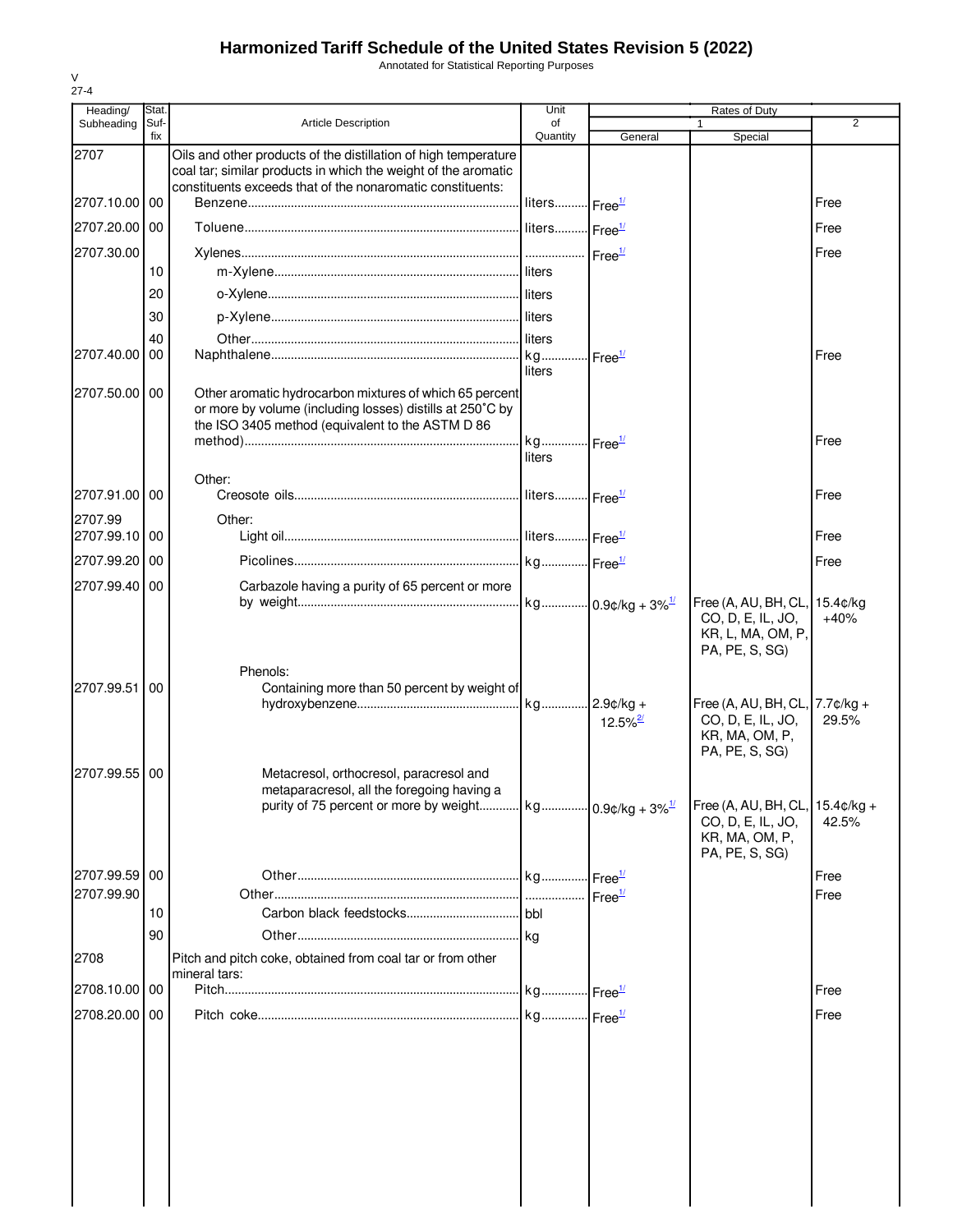Annotated for Statistical Reporting Purposes

| of<br>Quantity                                             | General                                                                                                                                                                                                                                                                                                                                                                                                                                                                                                                                                                                                                                                                                                                                                                                               | Special                                                                        | $\overline{2}$                                              |
|------------------------------------------------------------|-------------------------------------------------------------------------------------------------------------------------------------------------------------------------------------------------------------------------------------------------------------------------------------------------------------------------------------------------------------------------------------------------------------------------------------------------------------------------------------------------------------------------------------------------------------------------------------------------------------------------------------------------------------------------------------------------------------------------------------------------------------------------------------------------------|--------------------------------------------------------------------------------|-------------------------------------------------------------|
|                                                            |                                                                                                                                                                                                                                                                                                                                                                                                                                                                                                                                                                                                                                                                                                                                                                                                       |                                                                                |                                                             |
| Petroleum oils and oils obtained from bituminous minerals, |                                                                                                                                                                                                                                                                                                                                                                                                                                                                                                                                                                                                                                                                                                                                                                                                       |                                                                                |                                                             |
|                                                            |                                                                                                                                                                                                                                                                                                                                                                                                                                                                                                                                                                                                                                                                                                                                                                                                       | Free (A+, AU, BH,<br>CL, CO, D, IL, JO,<br>KR, MA, OM, P,<br>PA, PE, R, S, SG) | $21$ ¢/bbl                                                  |
|                                                            |                                                                                                                                                                                                                                                                                                                                                                                                                                                                                                                                                                                                                                                                                                                                                                                                       | Free (A+, AU, BH,<br>CL, CO, D, IL, JO,<br>KR, MA, OM, P,                      | 21c/bbl                                                     |
|                                                            |                                                                                                                                                                                                                                                                                                                                                                                                                                                                                                                                                                                                                                                                                                                                                                                                       |                                                                                |                                                             |
|                                                            |                                                                                                                                                                                                                                                                                                                                                                                                                                                                                                                                                                                                                                                                                                                                                                                                       |                                                                                |                                                             |
|                                                            |                                                                                                                                                                                                                                                                                                                                                                                                                                                                                                                                                                                                                                                                                                                                                                                                       |                                                                                |                                                             |
|                                                            | 52.5 $\text{c/bbl}^{\frac{1}{2}}$                                                                                                                                                                                                                                                                                                                                                                                                                                                                                                                                                                                                                                                                                                                                                                     | Free (A+, AU, BH,<br>CL, CO, D, IL, JO,<br>KR, MA, OM, P,                      | \$1.05/bbl                                                  |
| <b>bbl</b>                                                 |                                                                                                                                                                                                                                                                                                                                                                                                                                                                                                                                                                                                                                                                                                                                                                                                       |                                                                                |                                                             |
|                                                            |                                                                                                                                                                                                                                                                                                                                                                                                                                                                                                                                                                                                                                                                                                                                                                                                       |                                                                                |                                                             |
|                                                            |                                                                                                                                                                                                                                                                                                                                                                                                                                                                                                                                                                                                                                                                                                                                                                                                       |                                                                                |                                                             |
|                                                            |                                                                                                                                                                                                                                                                                                                                                                                                                                                                                                                                                                                                                                                                                                                                                                                                       |                                                                                |                                                             |
|                                                            |                                                                                                                                                                                                                                                                                                                                                                                                                                                                                                                                                                                                                                                                                                                                                                                                       |                                                                                |                                                             |
|                                                            | $52.5 \text{c}/\text{bb}^{\frac{1}{2}}$                                                                                                                                                                                                                                                                                                                                                                                                                                                                                                                                                                                                                                                                                                                                                               | Free (A+, AU, BH,<br>CL, CO, D, IL, JO,<br>KR, MA, OM, P,                      | \$1.05/bbl                                                  |
| bbl                                                        |                                                                                                                                                                                                                                                                                                                                                                                                                                                                                                                                                                                                                                                                                                                                                                                                       |                                                                                |                                                             |
| bbl                                                        |                                                                                                                                                                                                                                                                                                                                                                                                                                                                                                                                                                                                                                                                                                                                                                                                       |                                                                                |                                                             |
| bbl                                                        | $10.5$ ¢/bbl $^{1/2}$                                                                                                                                                                                                                                                                                                                                                                                                                                                                                                                                                                                                                                                                                                                                                                                 | Free (A+, AU, BH,<br>CL, CO, D, IL, JO,<br>KR, MA, OM, P,<br>PA, PE, R, S, SG) | $21$ ¢/bbl                                                  |
|                                                            | bbl<br>Petroleum oils and oils obtained from bituminous minerals,<br>other than crude; preparations not elsewhere specified or<br>included, containing by weight 70 percent or more of petroleum<br>oils or of oils obtained from bituminous minerals, these oils<br>being the basic constituents of the preparations; waste oils:<br>Petroleum oils and oils obtained from bituminous minerals<br>(other than crude) and preparations not elsewhere<br>specified or included, containing by weight 70 percent or<br>more of petroleum oils or of oils obtained from bituminous<br>minerals, these oils being the basic constituents of the<br>preparations, other than those containing biodiesel and<br>Reformulated blendstock for oxygenate<br>Naphthas (except motor fuel or motor fuel blending |                                                                                | PA, PE, R, S, SG)<br>PA, PE, R, S, SG)<br>PA, PE, R, S, SG) |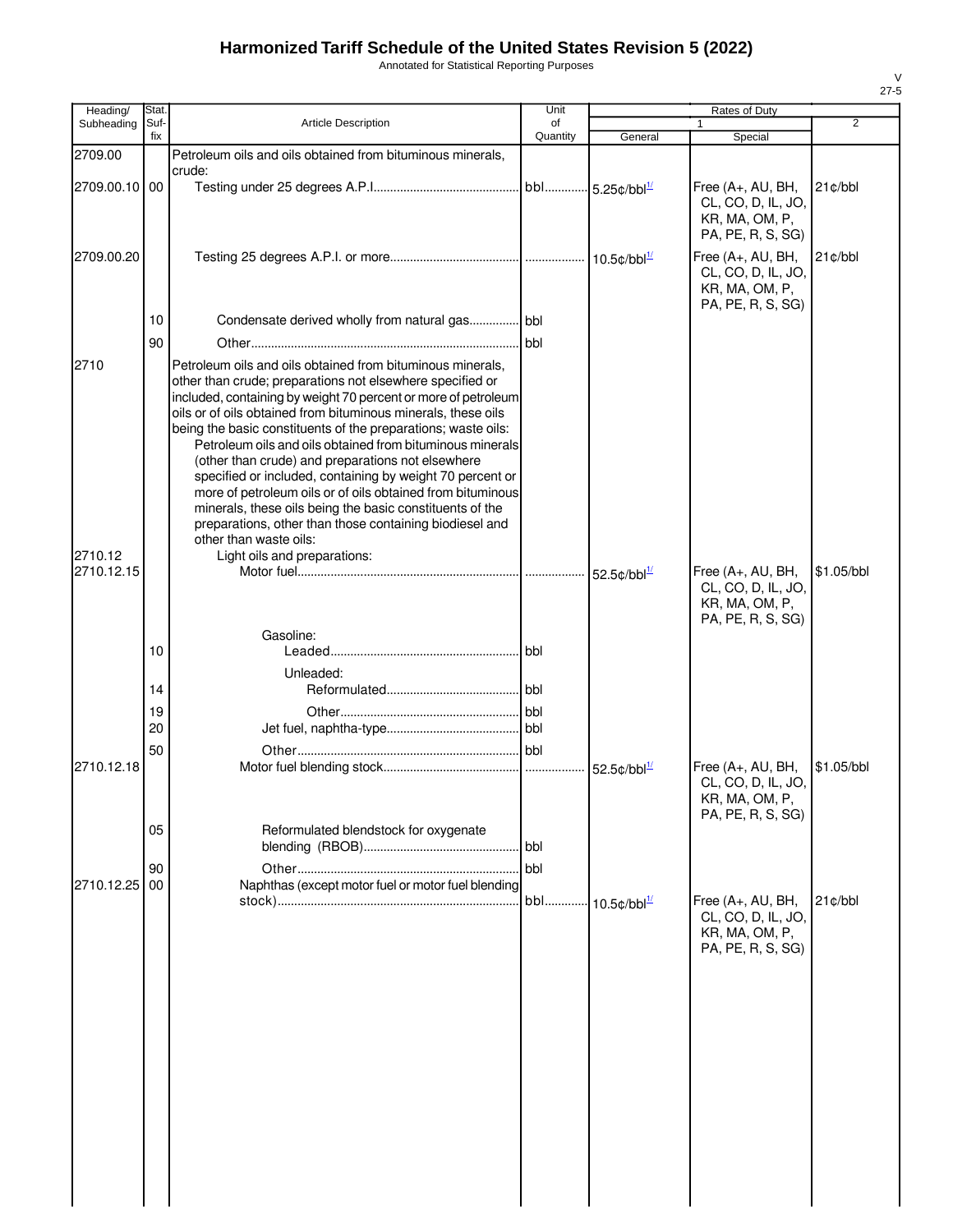Annotated for Statistical Reporting Purposes

| Heading/    | Stat. |                                                                                                                             | Unit         |                       | Rates of Duty                           |                |
|-------------|-------|-----------------------------------------------------------------------------------------------------------------------------|--------------|-----------------------|-----------------------------------------|----------------|
| Subheading  | Suf-  | Article Description                                                                                                         | of           |                       | 1                                       | $\overline{2}$ |
| 2710 (con.) | fix   | Petroleum oils and oils obtained from bituminous minerals,                                                                  | Quantity     | General               | Special                                 |                |
|             |       | other than crude; preparations not elsewhere specified or<br>included, containing by weight 70 percent or more of petroleum |              |                       |                                         |                |
|             |       | oils or of oils obtained from bituminous minerals, these oils                                                               |              |                       |                                         |                |
|             |       | being the basic constituents of the preparations; waste oils:                                                               |              |                       |                                         |                |
|             |       | (con.)                                                                                                                      |              |                       |                                         |                |
|             |       | Petroleum oils and oils obtained from bituminous minerals<br>(other than crude) and preparations not elsewhere              |              |                       |                                         |                |
|             |       | specified or included, containing by weight 70 percent or                                                                   |              |                       |                                         |                |
|             |       | more of petroleum oils or of oils obtained from bituminous                                                                  |              |                       |                                         |                |
|             |       | minerals, these oils being the basic constituents of the<br>preparations, other than those containing biodiesel and         |              |                       |                                         |                |
|             |       | other than waste oils: (con.)                                                                                               |              |                       |                                         |                |
| 2710.12     |       | Light oils and preparations: (con.)                                                                                         |              |                       |                                         |                |
| (con.)      |       |                                                                                                                             |              |                       |                                         |                |
| 2710.12.45  |       | Other:<br>Mixtures of hydrocarbons not elsewhere                                                                            |              |                       |                                         |                |
|             |       | specified or included, which contain by weight                                                                              |              |                       |                                         |                |
|             |       | not over 50 percent of any single hydrocarbon                                                                               |              |                       |                                         |                |
|             |       |                                                                                                                             |              | $10.5$ ¢/bbl $^{1/2}$ | Free (A+, AU, BH,<br>CL, CO, D, IL, JO, | $21$ ¢/bbl     |
|             |       |                                                                                                                             |              |                       | KR, MA, OM, P,                          |                |
|             |       |                                                                                                                             |              |                       | PA, PE, R, S, SG)                       |                |
|             | 45    |                                                                                                                             |              |                       |                                         |                |
|             | 90    |                                                                                                                             | bbl.         |                       |                                         |                |
| 2710.12.90  | 00    |                                                                                                                             | kg<br>liters | $7\%$ <sup>3/</sup>   | Free (A+, AU, BH,<br>CL, CO, D, E, IL,  | 25%            |
|             |       |                                                                                                                             |              |                       | JO, KR, MA, OM,                         |                |
|             |       |                                                                                                                             |              |                       | P, PA, PE, S, SG) $\frac{4}{3}$         |                |
|             |       |                                                                                                                             |              |                       |                                         |                |
|             |       |                                                                                                                             |              |                       |                                         |                |
|             |       |                                                                                                                             |              |                       |                                         |                |
|             |       |                                                                                                                             |              |                       |                                         |                |
|             |       |                                                                                                                             |              |                       |                                         |                |
|             |       |                                                                                                                             |              |                       |                                         |                |
|             |       |                                                                                                                             |              |                       |                                         |                |
|             |       |                                                                                                                             |              |                       |                                         |                |
|             |       |                                                                                                                             |              |                       |                                         |                |
|             |       |                                                                                                                             |              |                       |                                         |                |
|             |       |                                                                                                                             |              |                       |                                         |                |
|             |       |                                                                                                                             |              |                       |                                         |                |
|             |       |                                                                                                                             |              |                       |                                         |                |
|             |       |                                                                                                                             |              |                       |                                         |                |
|             |       |                                                                                                                             |              |                       |                                         |                |
|             |       |                                                                                                                             |              |                       |                                         |                |
|             |       |                                                                                                                             |              |                       |                                         |                |
|             |       |                                                                                                                             |              |                       |                                         |                |
|             |       |                                                                                                                             |              |                       |                                         |                |
|             |       |                                                                                                                             |              |                       |                                         |                |
|             |       |                                                                                                                             |              |                       |                                         |                |
|             |       |                                                                                                                             |              |                       |                                         |                |
|             |       |                                                                                                                             |              |                       |                                         |                |
|             |       |                                                                                                                             |              |                       |                                         |                |
|             |       |                                                                                                                             |              |                       |                                         |                |
|             |       |                                                                                                                             |              |                       |                                         |                |
|             |       |                                                                                                                             |              |                       |                                         |                |
|             |       |                                                                                                                             |              |                       |                                         |                |
|             |       |                                                                                                                             |              |                       |                                         |                |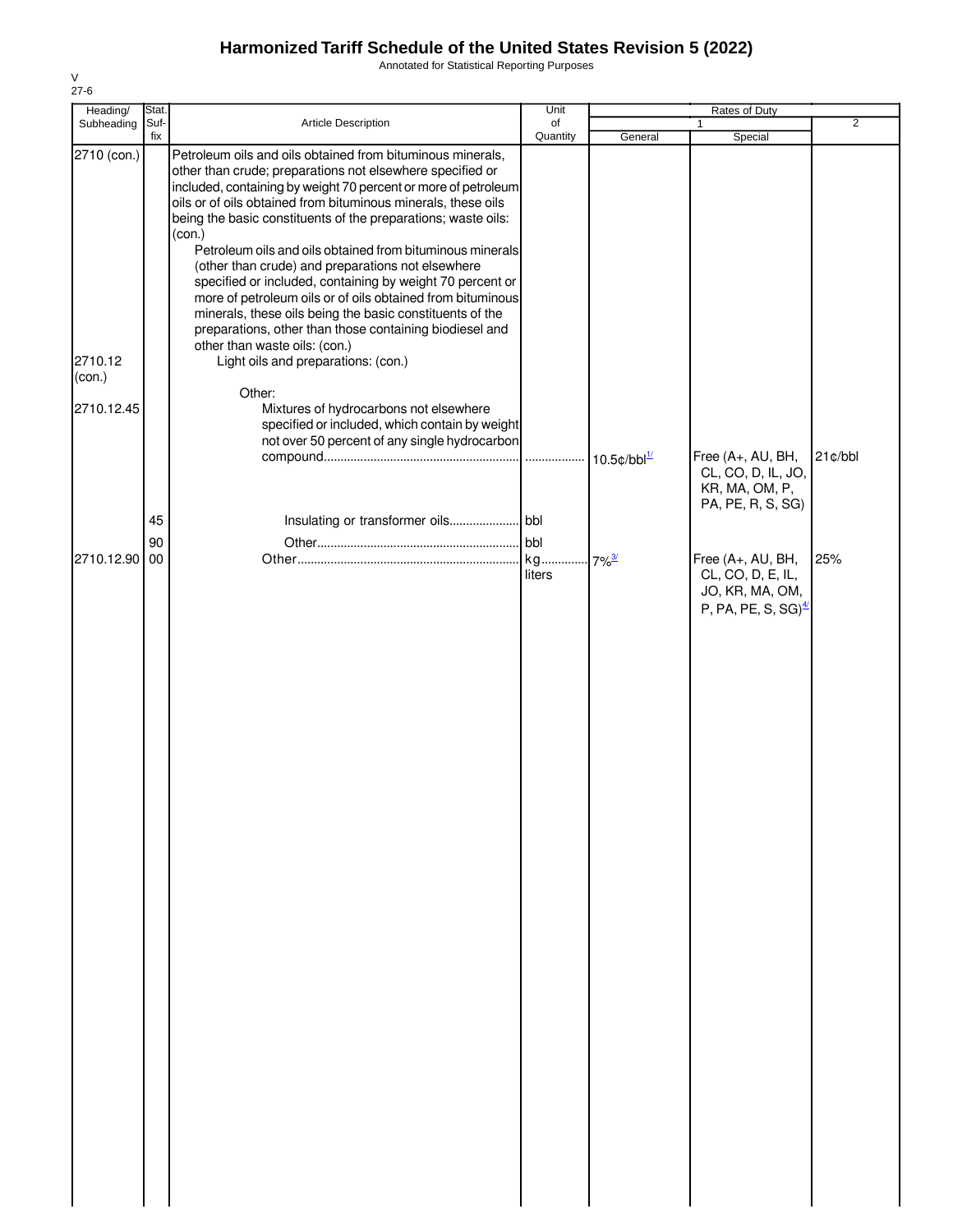Annotated for Statistical Reporting Purposes

| Heading/               | Stat.       |                                                                                                                                                                                                                                                                                                                                                                                                                                                                                                                                                                                                                                                                                                                                                                                                              | Unit           |                                   | Rates of Duty                                                                  |                |
|------------------------|-------------|--------------------------------------------------------------------------------------------------------------------------------------------------------------------------------------------------------------------------------------------------------------------------------------------------------------------------------------------------------------------------------------------------------------------------------------------------------------------------------------------------------------------------------------------------------------------------------------------------------------------------------------------------------------------------------------------------------------------------------------------------------------------------------------------------------------|----------------|-----------------------------------|--------------------------------------------------------------------------------|----------------|
| Subheading             | Suf-<br>fix | Article Description                                                                                                                                                                                                                                                                                                                                                                                                                                                                                                                                                                                                                                                                                                                                                                                          | of<br>Quantity | General                           | Special                                                                        | $\overline{2}$ |
| 2710 (con.)<br>2710.19 |             | Petroleum oils and oils obtained from bituminous minerals,<br>other than crude; preparations not elsewhere specified or<br>included, containing by weight 70 percent or more of petroleum<br>oils or of oils obtained from bituminous minerals, these oils<br>being the basic constituents of the preparations; waste oils:<br>(con.)<br>Petroleum oils and oils obtained from bituminous minerals<br>(other than crude) and preparations not elsewhere<br>specified or included, containing by weight 70 percent or<br>more of petroleum oils or of oils obtained from bituminous<br>minerals, these oils being the basic constituents of the<br>preparations, other than those containing biodiesel and<br>other than waste oils: (con.)<br>Other:<br>Distillate and residual fuel oils (including blended |                |                                   |                                                                                |                |
| 2710.19.06             |             | fuel oils):<br>Having a Saybolt Universal viscosity at                                                                                                                                                                                                                                                                                                                                                                                                                                                                                                                                                                                                                                                                                                                                                       |                | 5.25 $\text{c/bbl}^{\frac{1}{2}}$ | Free (A+, AU, BH,<br>CL, CO, D, IL, JO,<br>KR, MA, OM, P,<br>PA, PE, R, S, SG) | $21$ c/bbl     |
|                        | 05          | 37.8°C of 45 seconds or more but not more<br>than 125 seconds (No. 4-type fuel oils):<br>Containing not more than 500 ppm of                                                                                                                                                                                                                                                                                                                                                                                                                                                                                                                                                                                                                                                                                 | bbl            |                                   |                                                                                |                |
|                        | 15          | Containing more than 500 ppm of<br>Having a Saybolt Universal viscosity at<br>37.8°C of more than 125 seconds (heavy<br>fuel oils):                                                                                                                                                                                                                                                                                                                                                                                                                                                                                                                                                                                                                                                                          | bbl            |                                   |                                                                                |                |
|                        | 25          |                                                                                                                                                                                                                                                                                                                                                                                                                                                                                                                                                                                                                                                                                                                                                                                                              |                |                                   |                                                                                |                |
|                        | 30          |                                                                                                                                                                                                                                                                                                                                                                                                                                                                                                                                                                                                                                                                                                                                                                                                              | bbl            |                                   |                                                                                |                |
|                        | 35          |                                                                                                                                                                                                                                                                                                                                                                                                                                                                                                                                                                                                                                                                                                                                                                                                              | bbl.           |                                   |                                                                                |                |
|                        | 50          |                                                                                                                                                                                                                                                                                                                                                                                                                                                                                                                                                                                                                                                                                                                                                                                                              | l bbl.         |                                   |                                                                                |                |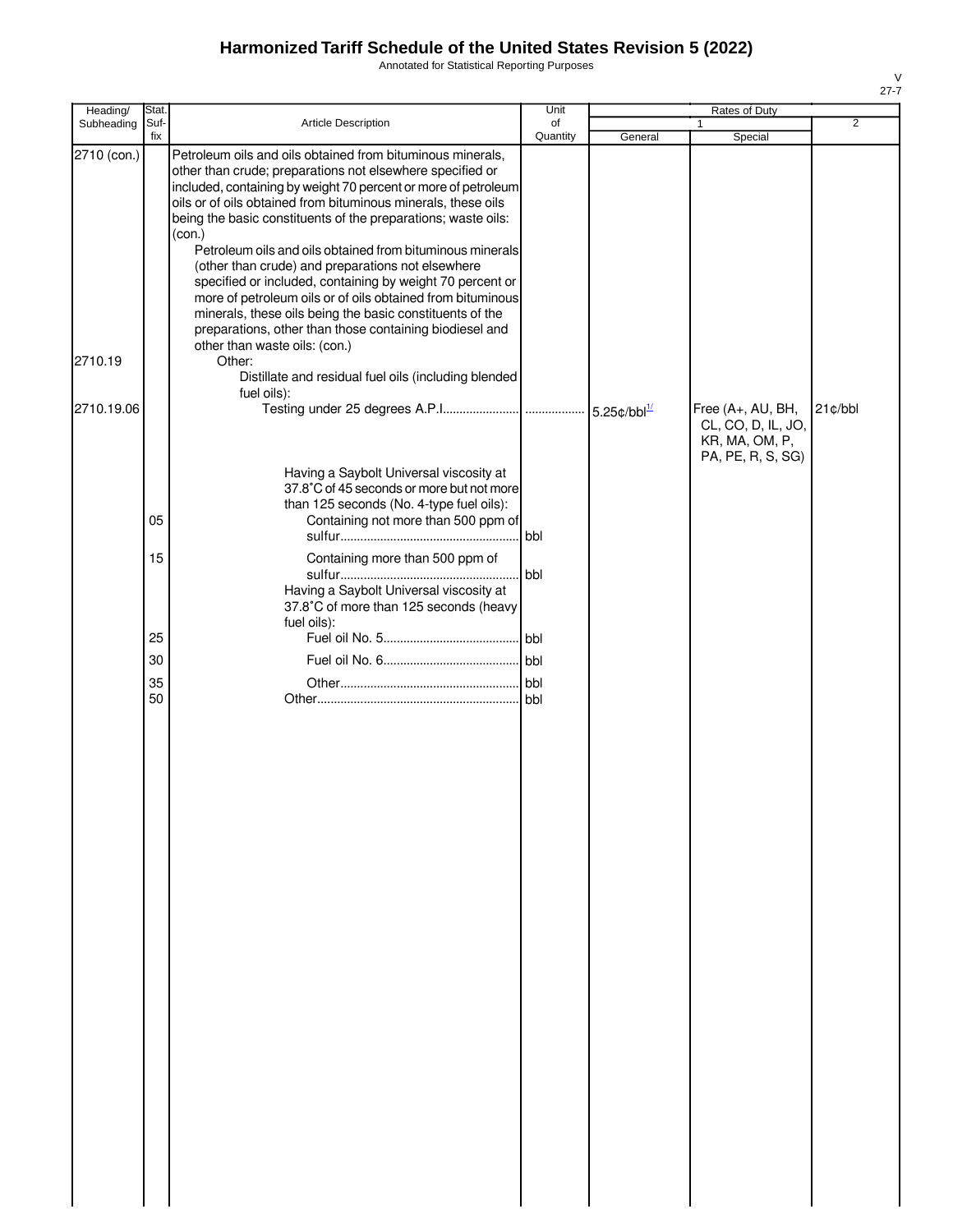Annotated for Statistical Reporting Purposes

| Heading/    | Stat.       |                                                                                                                                                                                                                                                                                                                                                                                                                                                                                                                                                                                                                                                                                                           | Unit           |         | Rates of Duty                                                                  |                |
|-------------|-------------|-----------------------------------------------------------------------------------------------------------------------------------------------------------------------------------------------------------------------------------------------------------------------------------------------------------------------------------------------------------------------------------------------------------------------------------------------------------------------------------------------------------------------------------------------------------------------------------------------------------------------------------------------------------------------------------------------------------|----------------|---------|--------------------------------------------------------------------------------|----------------|
| Subheading  | Suf-<br>fix | Article Description                                                                                                                                                                                                                                                                                                                                                                                                                                                                                                                                                                                                                                                                                       | of<br>Quantity | General | Special                                                                        | $\overline{2}$ |
| 2710 (con.) |             | Petroleum oils and oils obtained from bituminous minerals,<br>other than crude; preparations not elsewhere specified or<br>included, containing by weight 70 percent or more of petroleum<br>oils or of oils obtained from bituminous minerals, these oils<br>being the basic constituents of the preparations; waste oils:<br>(con.)<br>Petroleum oils and oils obtained from bituminous minerals<br>(other than crude) and preparations not elsewhere<br>specified or included, containing by weight 70 percent or<br>more of petroleum oils or of oils obtained from bituminous<br>minerals, these oils being the basic constituents of the<br>preparations, other than those containing biodiesel and |                |         |                                                                                |                |
|             |             | other than waste oils: (con.)                                                                                                                                                                                                                                                                                                                                                                                                                                                                                                                                                                                                                                                                             |                |         |                                                                                |                |
| 2710.19     |             | Other: (con.)                                                                                                                                                                                                                                                                                                                                                                                                                                                                                                                                                                                                                                                                                             |                |         |                                                                                |                |
| (con.)      |             | Distillate and residual fuel oils (including blended<br>fuel oils): (con.)                                                                                                                                                                                                                                                                                                                                                                                                                                                                                                                                                                                                                                |                |         |                                                                                |                |
| 2710.19.11  |             |                                                                                                                                                                                                                                                                                                                                                                                                                                                                                                                                                                                                                                                                                                           |                |         | Free (A+, AU, BH,<br>CL, CO, D, IL, JO,<br>KR, MA, OM, P,<br>PA, PE, R, S, SG) | $21$ ¢/bbl     |
|             |             | Having a Saybolt Universal viscosity at<br>37.8°C of less than 45 seconds (light fuel<br>oils):<br>Fuel oils Nos. 2 and 3:                                                                                                                                                                                                                                                                                                                                                                                                                                                                                                                                                                                |                |         |                                                                                |                |
|             | 02          | Diesel oil:<br>Containing not more than 15                                                                                                                                                                                                                                                                                                                                                                                                                                                                                                                                                                                                                                                                |                |         |                                                                                |                |
|             | 03          | Containing more than 15 ppm<br>but not more than 500 ppm of                                                                                                                                                                                                                                                                                                                                                                                                                                                                                                                                                                                                                                               | l bbl.         |         |                                                                                |                |
|             | 04          | Containing more than 500                                                                                                                                                                                                                                                                                                                                                                                                                                                                                                                                                                                                                                                                                  | bbl.           |         |                                                                                |                |
|             | 05          | Other:<br>Containing not more than 15                                                                                                                                                                                                                                                                                                                                                                                                                                                                                                                                                                                                                                                                     |                |         |                                                                                |                |
|             | 07          | Containing more than 15 ppm<br>but not more than 500 ppm of                                                                                                                                                                                                                                                                                                                                                                                                                                                                                                                                                                                                                                               |                |         |                                                                                |                |
|             | 08          | Containing more than 500<br>Other:                                                                                                                                                                                                                                                                                                                                                                                                                                                                                                                                                                                                                                                                        | bbl            |         |                                                                                |                |
|             | 11          | Containing not more than 15 ppm                                                                                                                                                                                                                                                                                                                                                                                                                                                                                                                                                                                                                                                                           | . bbl          |         |                                                                                |                |
|             | 13          | Containing more than 15 ppm but<br>not more than 500 ppm of                                                                                                                                                                                                                                                                                                                                                                                                                                                                                                                                                                                                                                               | bbl            |         |                                                                                |                |
|             | 14          | Containing more than 500 ppm of                                                                                                                                                                                                                                                                                                                                                                                                                                                                                                                                                                                                                                                                           | bbl            |         |                                                                                |                |
|             |             |                                                                                                                                                                                                                                                                                                                                                                                                                                                                                                                                                                                                                                                                                                           |                |         |                                                                                |                |
|             |             |                                                                                                                                                                                                                                                                                                                                                                                                                                                                                                                                                                                                                                                                                                           |                |         |                                                                                |                |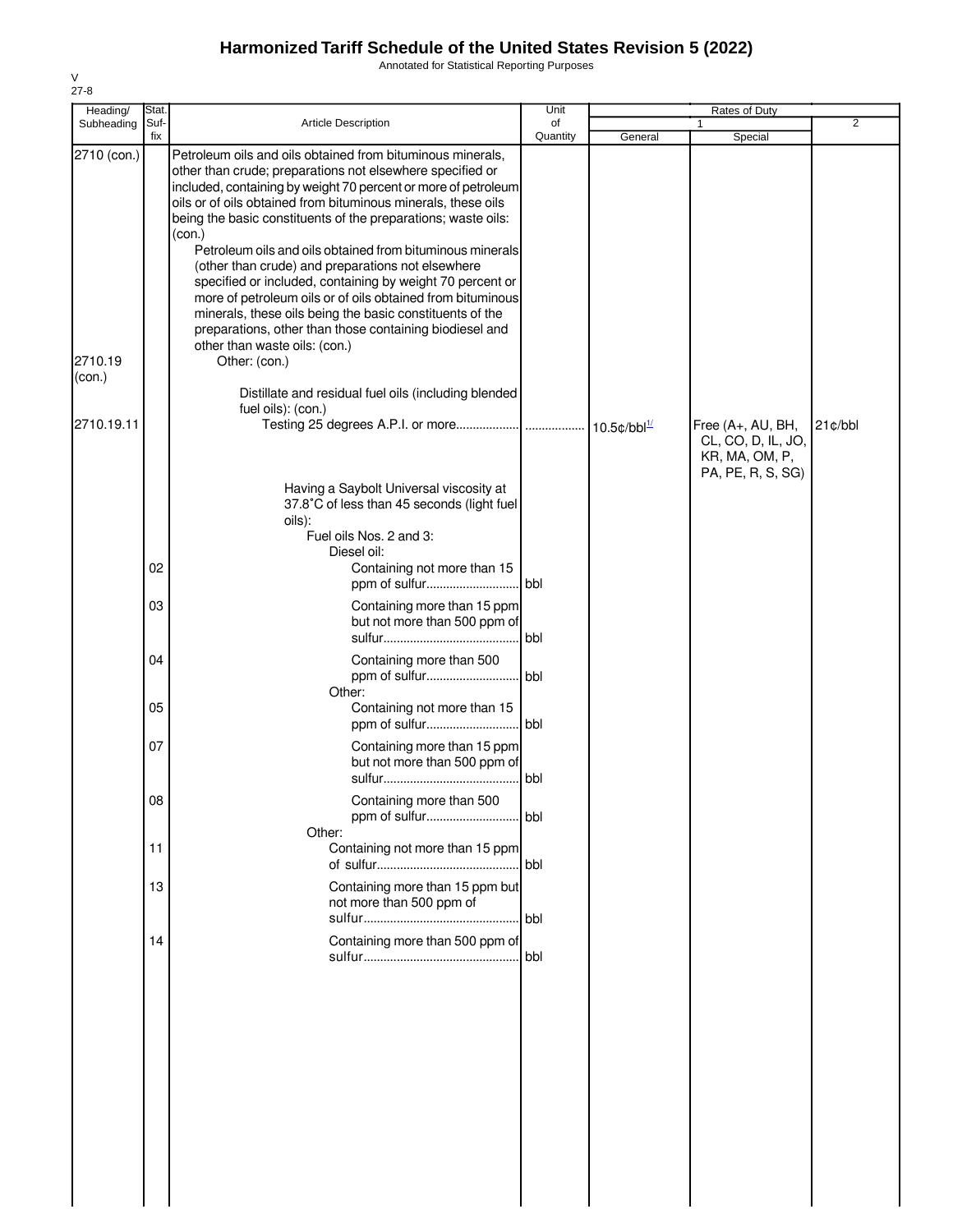Annotated for Statistical Reporting Purposes

| Heading/                       | Stat.       |                                                                                                                                                                                                                                                                                                                                                                                                                                                         | Unit                        |                                   | Rates of Duty                                                                  |            |
|--------------------------------|-------------|---------------------------------------------------------------------------------------------------------------------------------------------------------------------------------------------------------------------------------------------------------------------------------------------------------------------------------------------------------------------------------------------------------------------------------------------------------|-----------------------------|-----------------------------------|--------------------------------------------------------------------------------|------------|
| Subheading                     | Suf-<br>fix | Article Description                                                                                                                                                                                                                                                                                                                                                                                                                                     | of<br>Quantity              | General                           | 1<br>Special                                                                   | 2          |
| 2710 (con.)                    |             | Petroleum oils and oils obtained from bituminous minerals,<br>other than crude; preparations not elsewhere specified or<br>included, containing by weight 70 percent or more of petroleum<br>oils or of oils obtained from bituminous minerals, these oils<br>being the basic constituents of the preparations; waste oils:<br>(con.)<br>Petroleum oils and oils obtained from bituminous minerals<br>(other than crude) and preparations not elsewhere |                             |                                   |                                                                                |            |
| 2710.19                        |             | specified or included, containing by weight 70 percent or<br>more of petroleum oils or of oils obtained from bituminous<br>minerals, these oils being the basic constituents of the<br>preparations, other than those containing biodiesel and<br>other than waste oils: (con.)<br>Other: (con.)                                                                                                                                                        |                             |                                   |                                                                                |            |
| (con.)<br>2710.19.11<br>(con.) |             | Distillate and residual fuel oils (including blended<br>fuel oils): (con.)<br>Testing 25 degrees A.P.I. or more (con.)                                                                                                                                                                                                                                                                                                                                  |                             |                                   |                                                                                |            |
|                                | 15          | Having a Saybolt Universal viscosity at<br>37.8°C of 45 seconds or more but not more<br>than 125 seconds (No. 4-type fuel oils):<br>Containing not more than 500 ppm of                                                                                                                                                                                                                                                                                 | bbl                         |                                   |                                                                                |            |
|                                | 25          | Containing more than 500 ppm of                                                                                                                                                                                                                                                                                                                                                                                                                         | bbl                         |                                   |                                                                                |            |
|                                | 50          | Having a Saybolt Universal viscosity at<br>37.8°C of more than 125 seconds (heavy                                                                                                                                                                                                                                                                                                                                                                       | bbl                         |                                   |                                                                                |            |
| 2710.19.16                     | 00          |                                                                                                                                                                                                                                                                                                                                                                                                                                                         | bbl                         | 52.5 $\text{c/bbl}^{\frac{1}{2}}$ | Free (A+, AU, BH,<br>CL, CO, D, IL, JO,<br>KR, MA, OM, P,<br>PA, PE, R, S, SG) | \$1.05/bbl |
| 2710.19.24                     | 00          | Kerosene (except kerosene-type jet fuel):                                                                                                                                                                                                                                                                                                                                                                                                               | bbl 52.5¢/bbl <sup>1/</sup> |                                   | Free (A+, AU, BH,<br>CL, CO, D, IL, JO,<br>KR, MA, OM, P,<br>PA, PE, R, S, SG) | \$1.05/bbl |
| 2710.19.25                     | 00          |                                                                                                                                                                                                                                                                                                                                                                                                                                                         |                             |                                   | Free (A+, AU, BH,<br>CL, CO, D, IL, JO,<br>KR, MA, OM, P,<br>PA, PE, R, S, SG) | \$1.05/bbl |
| 2710.19.26 00                  |             | Kerosene (except kerosene-type jet fuel bbl 10.5¢/bbl <sup>1/</sup>                                                                                                                                                                                                                                                                                                                                                                                     |                             |                                   | Free (A+, AU, BH,<br>CL, CO, D, IL, JO,<br>KR, MA, OM, P,<br>PA, PE, R, S, SG) | 21¢/bbl    |
|                                |             |                                                                                                                                                                                                                                                                                                                                                                                                                                                         |                             |                                   |                                                                                |            |
|                                |             |                                                                                                                                                                                                                                                                                                                                                                                                                                                         |                             |                                   |                                                                                |            |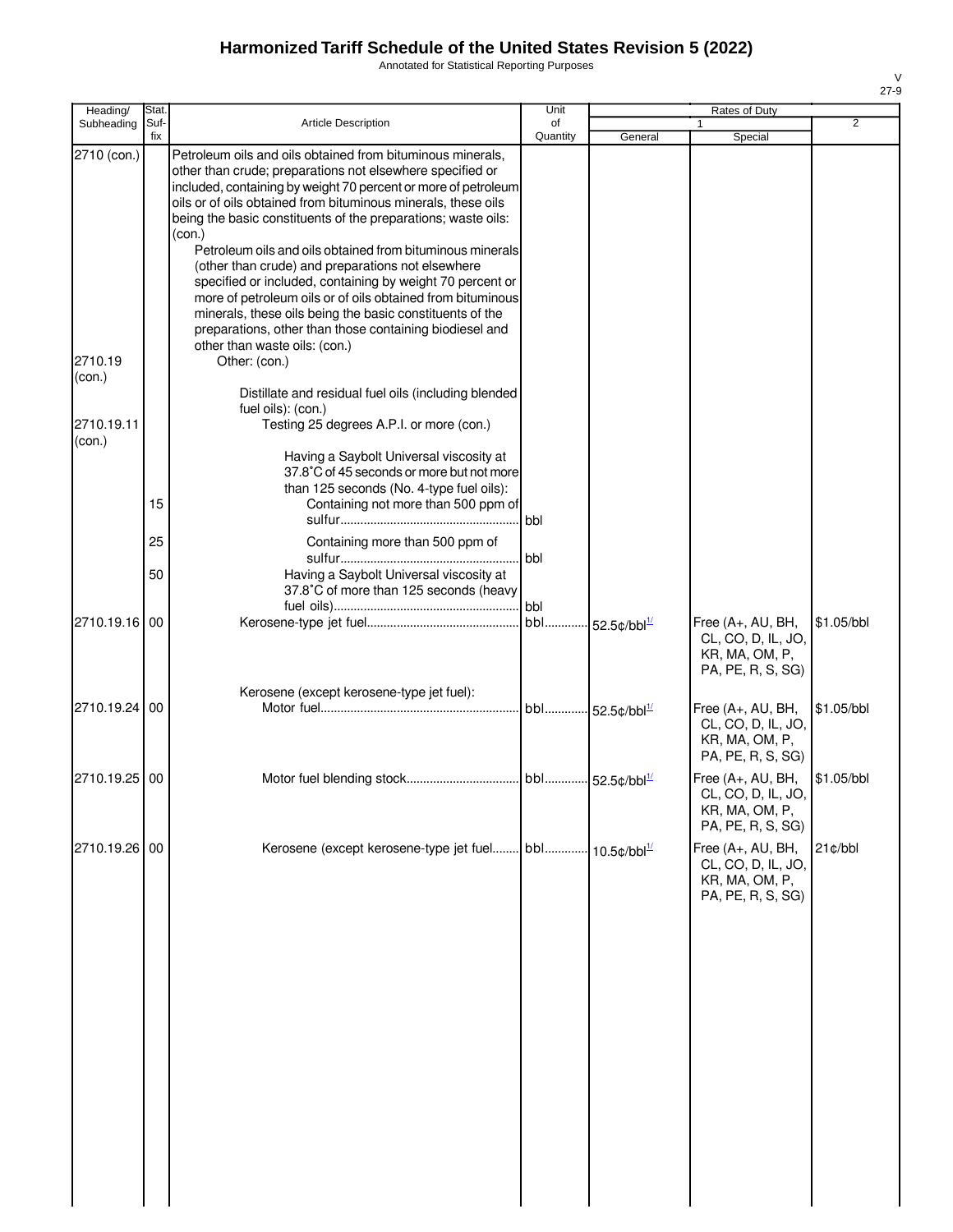Annotated for Statistical Reporting Purposes

| Heading/    | Stat.       |                                                                                                                                                                                                                                                                                                                                                                                                                    | Unit           |                         | Rates of Duty                                                                               |            |
|-------------|-------------|--------------------------------------------------------------------------------------------------------------------------------------------------------------------------------------------------------------------------------------------------------------------------------------------------------------------------------------------------------------------------------------------------------------------|----------------|-------------------------|---------------------------------------------------------------------------------------------|------------|
| Subheading  | Suf-<br>fix | Article Description                                                                                                                                                                                                                                                                                                                                                                                                | of<br>Quantity | General                 | $\mathbf{1}$<br>Special                                                                     | 2          |
| 2710 (con.) |             | Petroleum oils and oils obtained from bituminous minerals.<br>other than crude; preparations not elsewhere specified or<br>included, containing by weight 70 percent or more of petroleum<br>oils or of oils obtained from bituminous minerals, these oils<br>being the basic constituents of the preparations; waste oils:<br>(con.)                                                                              |                |                         |                                                                                             |            |
| 2710.19     |             | Petroleum oils and oils obtained from bituminous minerals<br>(other than crude) and preparations not elsewhere<br>specified or included, containing by weight 70 percent or<br>more of petroleum oils or of oils obtained from bituminous<br>minerals, these oils being the basic constituents of the<br>preparations, other than those containing biodiesel and<br>other than waste oils: (con.)<br>Other: (con.) |                |                         |                                                                                             |            |
| (con.)      |             | Lubricating oils and greases, with or without<br>additives:                                                                                                                                                                                                                                                                                                                                                        |                |                         |                                                                                             |            |
| 2710.19.30  |             |                                                                                                                                                                                                                                                                                                                                                                                                                    |                | $84¢/bbl^{\frac{5}{2}}$ | Free (A+, AU, BH,<br>CL, CO, D, IL, JO,<br>KR, MA, OM, P,<br>PA, PE, R, S, SG)              | \$1.68/bbl |
|             | 10          | Aviation engine lubricating oils bbl                                                                                                                                                                                                                                                                                                                                                                               |                |                         |                                                                                             |            |
|             | 20          | Automotive, diesel or marine engine                                                                                                                                                                                                                                                                                                                                                                                |                |                         |                                                                                             |            |
|             | 30          | Turbine lubricating oil, including marine bbl                                                                                                                                                                                                                                                                                                                                                                      |                |                         |                                                                                             |            |
|             | 40          |                                                                                                                                                                                                                                                                                                                                                                                                                    |                |                         |                                                                                             |            |
|             | 50          |                                                                                                                                                                                                                                                                                                                                                                                                                    |                |                         |                                                                                             |            |
|             | 70          |                                                                                                                                                                                                                                                                                                                                                                                                                    |                |                         |                                                                                             |            |
|             | 80          |                                                                                                                                                                                                                                                                                                                                                                                                                    |                |                         |                                                                                             |            |
| 2710.19.35  | 00          | Greases:<br>Containing not over 10 percent by weight<br>of salts of fatty acids of animal (including<br>marine animal) or vegetable origin kg 5.8% <sup>5/</sup>                                                                                                                                                                                                                                                   |                |                         | Free (A, AU, BH, CL, 20%<br>CO, D, IL, JO, KR,                                              |            |
|             |             |                                                                                                                                                                                                                                                                                                                                                                                                                    |                |                         | MA, OM, P, PA,<br>PE, R, S, SG)                                                             |            |
| 2710.19.40  | 00          |                                                                                                                                                                                                                                                                                                                                                                                                                    |                |                         | Free (A, AU, BH, CL, 4.4¢/kg + 20%<br>CO, D, IL, JO, KR,<br>MA, OM, P, PA,<br>PE, R, S, SG) |            |
|             |             |                                                                                                                                                                                                                                                                                                                                                                                                                    |                |                         |                                                                                             |            |
|             |             |                                                                                                                                                                                                                                                                                                                                                                                                                    |                |                         |                                                                                             |            |
|             |             |                                                                                                                                                                                                                                                                                                                                                                                                                    |                |                         |                                                                                             |            |
|             |             |                                                                                                                                                                                                                                                                                                                                                                                                                    |                |                         |                                                                                             |            |
|             |             |                                                                                                                                                                                                                                                                                                                                                                                                                    |                |                         |                                                                                             |            |
|             |             |                                                                                                                                                                                                                                                                                                                                                                                                                    |                |                         |                                                                                             |            |
|             |             |                                                                                                                                                                                                                                                                                                                                                                                                                    |                |                         |                                                                                             |            |
|             |             |                                                                                                                                                                                                                                                                                                                                                                                                                    |                |                         |                                                                                             |            |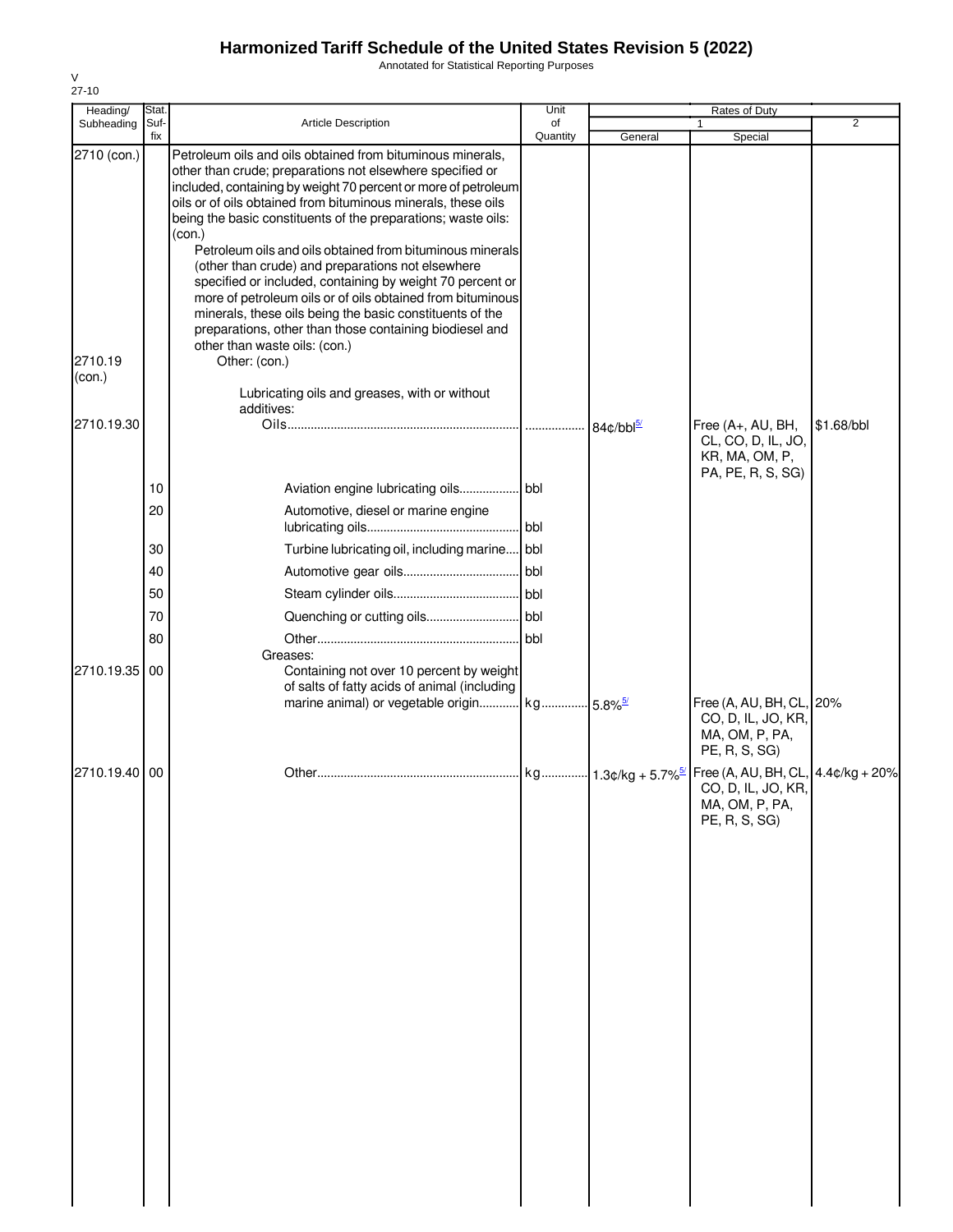Annotated for Statistical Reporting Purposes

| Heading/          | Stat           |                                                                                                                                                                                                                                                                                                                                                                                                                                                                                                                                                                                                                                                                                                                                            | Unit                |                            | Rates of Duty                                                                  |                |
|-------------------|----------------|--------------------------------------------------------------------------------------------------------------------------------------------------------------------------------------------------------------------------------------------------------------------------------------------------------------------------------------------------------------------------------------------------------------------------------------------------------------------------------------------------------------------------------------------------------------------------------------------------------------------------------------------------------------------------------------------------------------------------------------------|---------------------|----------------------------|--------------------------------------------------------------------------------|----------------|
| Subheading        | Suf-<br>fix    | <b>Article Description</b>                                                                                                                                                                                                                                                                                                                                                                                                                                                                                                                                                                                                                                                                                                                 | of<br>Quantity      | General                    | Special                                                                        | $\overline{2}$ |
| 2710 (con.)       |                | Petroleum oils and oils obtained from bituminous minerals,<br>other than crude; preparations not elsewhere specified or<br>included, containing by weight 70 percent or more of petroleum<br>oils or of oils obtained from bituminous minerals, these oils<br>being the basic constituents of the preparations; waste oils:<br>(con.)<br>Petroleum oils and oils obtained from bituminous minerals<br>(other than crude) and preparations not elsewhere<br>specified or included, containing by weight 70 percent or<br>more of petroleum oils or of oils obtained from bituminous<br>minerals, these oils being the basic constituents of the<br>preparations, other than those containing biodiesel and<br>other than waste oils: (con.) |                     |                            |                                                                                |                |
| 2710.19<br>(con.) |                | Other: (con.)                                                                                                                                                                                                                                                                                                                                                                                                                                                                                                                                                                                                                                                                                                                              |                     |                            |                                                                                |                |
| 2710.19.45        |                | Other:<br>Mixtures of hydrocarbons not elsewhere<br>specified or included, which contain by weight<br>not over 50 percent of any single hydrocarbon                                                                                                                                                                                                                                                                                                                                                                                                                                                                                                                                                                                        |                     | $10.5$ ¢/bbl $\frac{1}{2}$ | Free (A+, AU, BH,<br>CL, CO, D, IL, JO,                                        | $21$ ¢/bbl     |
|                   | 30<br>40<br>45 | White mineral oil:                                                                                                                                                                                                                                                                                                                                                                                                                                                                                                                                                                                                                                                                                                                         |                     |                            | KR, MA, OM, P,<br>PA, PE, R, S, SG)                                            |                |
| 2710.19.90        | 90<br>00       |                                                                                                                                                                                                                                                                                                                                                                                                                                                                                                                                                                                                                                                                                                                                            | bbl<br>kg<br>liters | 7% <sup>6/</sup>           | Free (A+, AU, BH,<br>CL, CO, D, E, IL,<br>JO, KR, MA, OM,<br>P, PA, PE, S, SG) | 25%            |
|                   |                |                                                                                                                                                                                                                                                                                                                                                                                                                                                                                                                                                                                                                                                                                                                                            |                     |                            |                                                                                |                |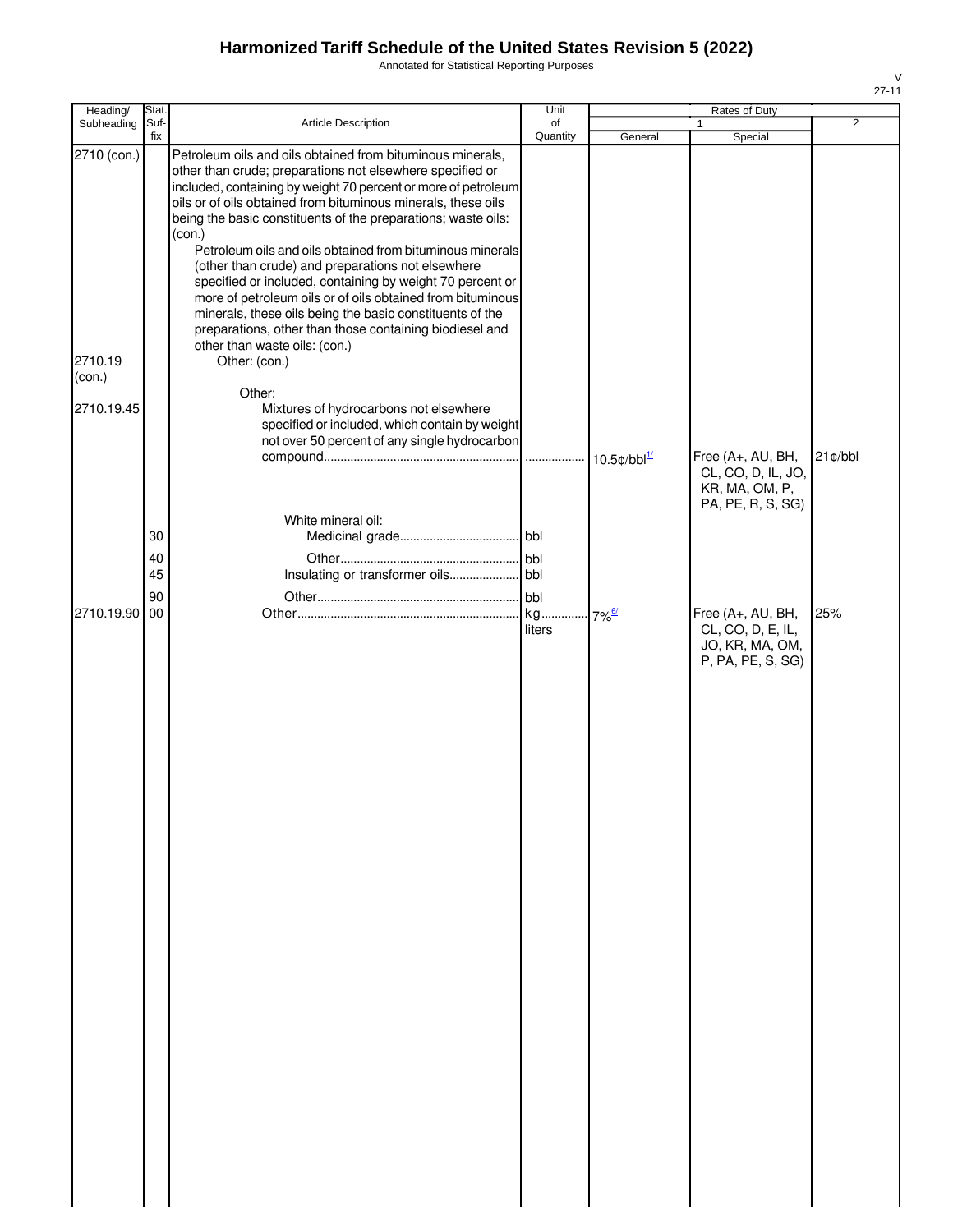Annotated for Statistical Reporting Purposes

| Heading/    | Stat. |                                                                                                                                                                                                                                                                                                                                                                                                                                           | Unit     |         | Rates of Duty                           |                |
|-------------|-------|-------------------------------------------------------------------------------------------------------------------------------------------------------------------------------------------------------------------------------------------------------------------------------------------------------------------------------------------------------------------------------------------------------------------------------------------|----------|---------|-----------------------------------------|----------------|
| Subheading  | Suf-  | Article Description                                                                                                                                                                                                                                                                                                                                                                                                                       | of       |         | 1                                       | $\overline{2}$ |
| 2710 (con.) | fix   | Petroleum oils and oils obtained from bituminous minerals,<br>other than crude; preparations not elsewhere specified or<br>included, containing by weight 70 percent or more of petroleum<br>oils or of oils obtained from bituminous minerals, these oils<br>being the basic constituents of the preparations; waste oils:<br>(con.)                                                                                                     | Quantity | General | Special                                 |                |
| 2710.20     |       | Petroleum oils and oils obtained from bituminous minerals<br>(other than crude) and preparations not elsewhere<br>specified or included containing by weight 70 percent or<br>more of petroleum oils or of oils obtained from bituminous<br>minerals, these oils being the basic constituents of the<br>preparations, containing biodiesel, other than waste oils:<br>Distillate and residual fuel oils (including blended fuel<br>oils): |          |         |                                         |                |
| 2710.20.05  |       |                                                                                                                                                                                                                                                                                                                                                                                                                                           |          |         | Free (A+, AU, BH,<br>CL, CO, D, IL, JO, | 21¢/bbl        |
|             |       |                                                                                                                                                                                                                                                                                                                                                                                                                                           |          |         | KR, MA, OM, P,<br>PA, PE, R, S, SG)     |                |
|             | 10    | Having a Saybolt Universal viscosity at 37.8°C<br>of 45 seconds or more but not more than 125                                                                                                                                                                                                                                                                                                                                             |          |         |                                         |                |
|             | 20    | Having a Saybolt Universal viscosity at 37.8°C<br>of more than 125 seconds (heavy fuel oils) bbl                                                                                                                                                                                                                                                                                                                                          |          |         |                                         |                |
|             | 50    |                                                                                                                                                                                                                                                                                                                                                                                                                                           | bbl      |         |                                         |                |
|             |       |                                                                                                                                                                                                                                                                                                                                                                                                                                           |          |         |                                         |                |
|             |       |                                                                                                                                                                                                                                                                                                                                                                                                                                           |          |         |                                         |                |
|             |       |                                                                                                                                                                                                                                                                                                                                                                                                                                           |          |         |                                         |                |
|             |       |                                                                                                                                                                                                                                                                                                                                                                                                                                           |          |         |                                         |                |
|             |       |                                                                                                                                                                                                                                                                                                                                                                                                                                           |          |         |                                         |                |
|             |       |                                                                                                                                                                                                                                                                                                                                                                                                                                           |          |         |                                         |                |
|             |       |                                                                                                                                                                                                                                                                                                                                                                                                                                           |          |         |                                         |                |
|             |       |                                                                                                                                                                                                                                                                                                                                                                                                                                           |          |         |                                         |                |
|             |       |                                                                                                                                                                                                                                                                                                                                                                                                                                           |          |         |                                         |                |
|             |       |                                                                                                                                                                                                                                                                                                                                                                                                                                           |          |         |                                         |                |
|             |       |                                                                                                                                                                                                                                                                                                                                                                                                                                           |          |         |                                         |                |
|             |       |                                                                                                                                                                                                                                                                                                                                                                                                                                           |          |         |                                         |                |
|             |       |                                                                                                                                                                                                                                                                                                                                                                                                                                           |          |         |                                         |                |
|             |       |                                                                                                                                                                                                                                                                                                                                                                                                                                           |          |         |                                         |                |
|             |       |                                                                                                                                                                                                                                                                                                                                                                                                                                           |          |         |                                         |                |
|             |       |                                                                                                                                                                                                                                                                                                                                                                                                                                           |          |         |                                         |                |
|             |       |                                                                                                                                                                                                                                                                                                                                                                                                                                           |          |         |                                         |                |
|             |       |                                                                                                                                                                                                                                                                                                                                                                                                                                           |          |         |                                         |                |
|             |       |                                                                                                                                                                                                                                                                                                                                                                                                                                           |          |         |                                         |                |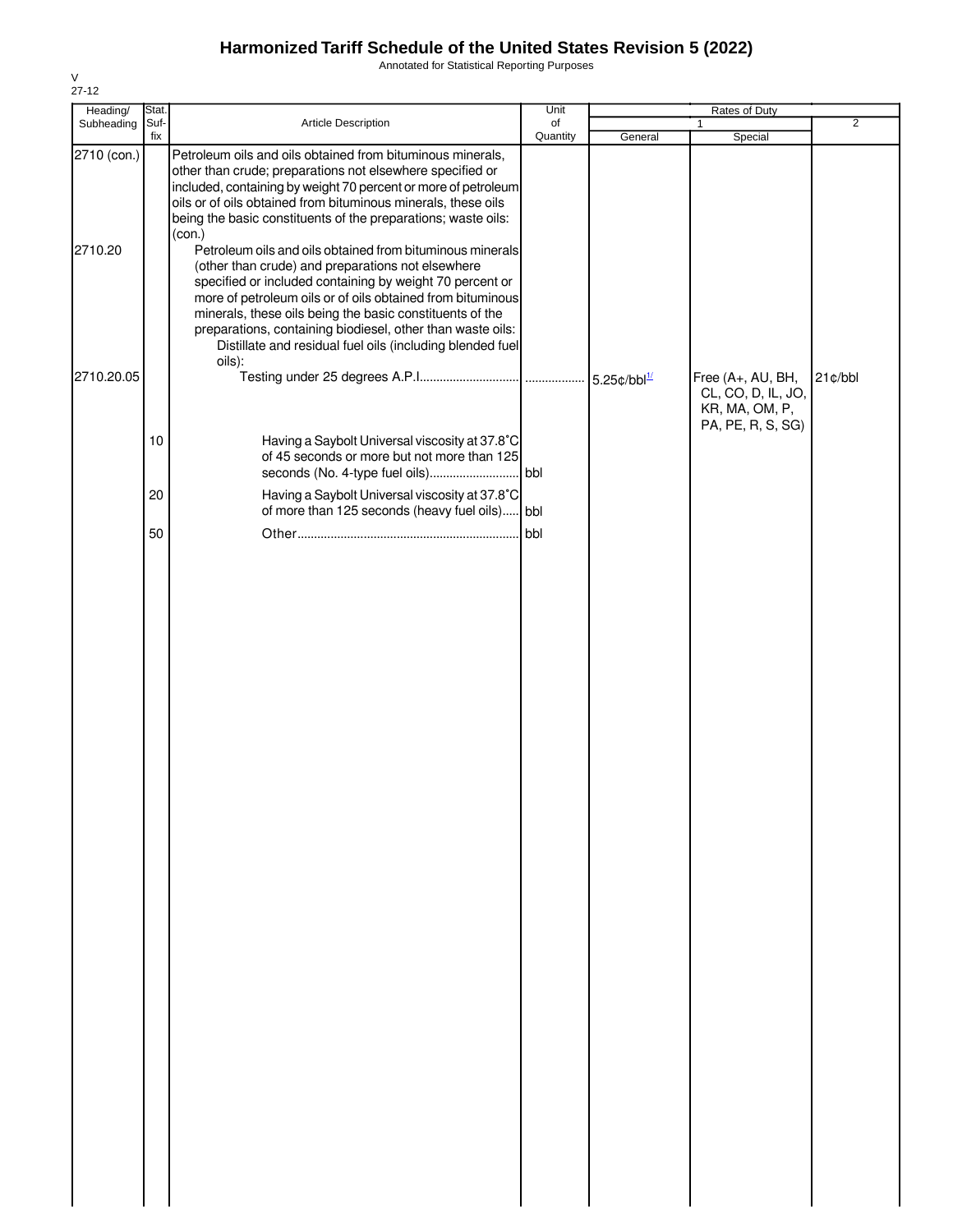Annotated for Statistical Reporting Purposes

| Heading/                         | Stat.          |                                                                                                                                                                                                                                                                                                                                                                                                                                                                                                                     | Unit           |         | Rates of Duty                           |            |
|----------------------------------|----------------|---------------------------------------------------------------------------------------------------------------------------------------------------------------------------------------------------------------------------------------------------------------------------------------------------------------------------------------------------------------------------------------------------------------------------------------------------------------------------------------------------------------------|----------------|---------|-----------------------------------------|------------|
| Subheading                       | Suf-<br>fix    | <b>Article Description</b>                                                                                                                                                                                                                                                                                                                                                                                                                                                                                          | of<br>Quantity | General | Special                                 | 2          |
| 2710 (con.)<br>2710.20<br>(con.) |                | Petroleum oils and oils obtained from bituminous minerals,<br>other than crude; preparations not elsewhere specified or<br>included, containing by weight 70 percent or more of petroleum<br>oils or of oils obtained from bituminous minerals, these oils<br>being the basic constituents of the preparations; waste oils:<br>(con.)<br>Petroleum oils and oils obtained from bituminous minerals<br>(other than crude) and preparations not elsewhere<br>specified or included containing by weight 70 percent or |                |         |                                         |            |
| 2710.20.10                       |                | more of petroleum oils or of oils obtained from bituminous<br>minerals, these oils being the basic constituents of the<br>preparations, containing biodiesel, other than waste oils:<br>(con.)<br>Distillate and residual fuel oils (including blended fuel<br>oils): (con.)                                                                                                                                                                                                                                        |                |         | Free (A+, AU, BH,<br>CL, CO, D, IL, JO, | $21$ ¢/bbl |
|                                  | 02             | Having a Saybolt Universal viscosity at 37.8°C<br>of less than 45 seconds (light fuel oils):<br>Fuel oils Nos. 2 and 3:<br>Diesel oil:<br>Containing not more than 15 ppm                                                                                                                                                                                                                                                                                                                                           | l bbl          |         | KR, MA, OM, P,<br>PA, PE, R, S, SG)     |            |
|                                  | 03             | Containing more than 15 ppm but<br>not more than 500 ppm of                                                                                                                                                                                                                                                                                                                                                                                                                                                         | bbl            |         |                                         |            |
|                                  | 04             | Containing more than 500 ppm of                                                                                                                                                                                                                                                                                                                                                                                                                                                                                     | <b>I</b> bbl   |         |                                         |            |
|                                  | 05             | Other:<br>Containing not more than 15 ppm                                                                                                                                                                                                                                                                                                                                                                                                                                                                           | l bbl.         |         |                                         |            |
|                                  | 07             | Containing more than 15 ppm but<br>not more than 500 ppm of                                                                                                                                                                                                                                                                                                                                                                                                                                                         | bbl            |         |                                         |            |
|                                  | 08             | Containing more than 500 ppm of                                                                                                                                                                                                                                                                                                                                                                                                                                                                                     | <b>bbl</b>     |         |                                         |            |
|                                  | 11             | Other:<br>Containing not more than 15 ppm of                                                                                                                                                                                                                                                                                                                                                                                                                                                                        | <b>I</b> bbl   |         |                                         |            |
|                                  | 13             | Containing more than 15 ppm but not<br>more than 500 ppm of sulfur bbl                                                                                                                                                                                                                                                                                                                                                                                                                                              |                |         |                                         |            |
|                                  | 14             | Containing more than 500 ppm of<br>Having a Saybolt Universal viscosity at 37.8°C<br>of 45 seconds or more but not more than 125<br>seconds (No. 4-type fuel oils):                                                                                                                                                                                                                                                                                                                                                 | bbl            |         |                                         |            |
|                                  | 15<br>25<br>50 | Containing not more than 500 ppm of<br>Containing more than 500 ppm of sulfur bbl<br>Having a Saybolt Universal viscosity at 37.8°C<br>of more than 125 seconds (heavy fuel oils) bbl                                                                                                                                                                                                                                                                                                                               | bbl            |         |                                         |            |
|                                  |                |                                                                                                                                                                                                                                                                                                                                                                                                                                                                                                                     |                |         |                                         |            |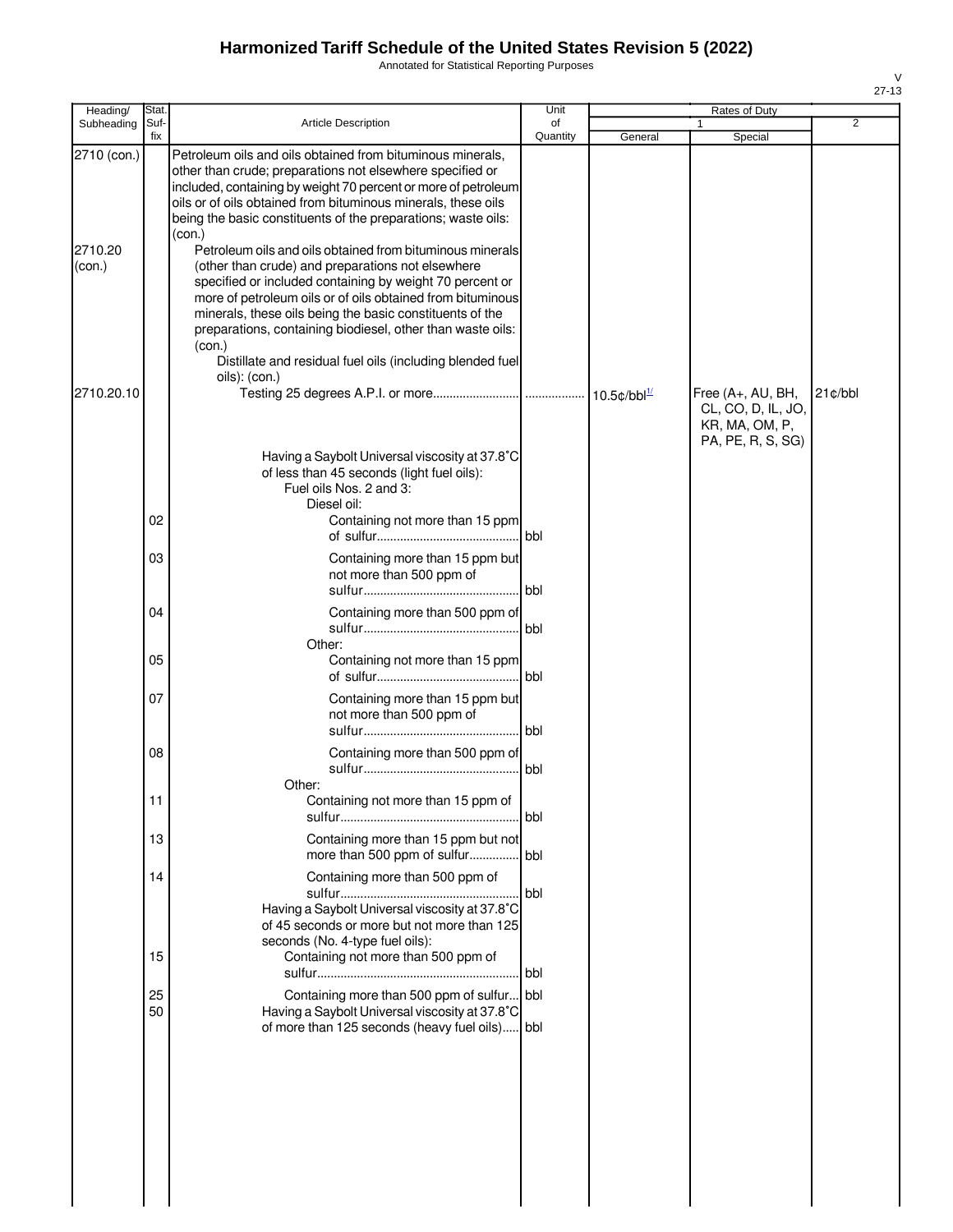Annotated for Statistical Reporting Purposes

| Heading/          | Stat.       |                                                                                                                                                                                                                                                                                                                                                                              | Unit           |                                 | Rates of Duty                                                                  |                |
|-------------------|-------------|------------------------------------------------------------------------------------------------------------------------------------------------------------------------------------------------------------------------------------------------------------------------------------------------------------------------------------------------------------------------------|----------------|---------------------------------|--------------------------------------------------------------------------------|----------------|
| Subheading        | Suf-<br>fix | Article Description                                                                                                                                                                                                                                                                                                                                                          | of<br>Quantity | General                         | $\mathbf{1}$<br>Special                                                        | $\overline{2}$ |
| 2710 (con.)       |             | Petroleum oils and oils obtained from bituminous minerals,<br>other than crude; preparations not elsewhere specified or<br>included, containing by weight 70 percent or more of petroleum<br>oils or of oils obtained from bituminous minerals, these oils<br>being the basic constituents of the preparations; waste oils:                                                  |                |                                 |                                                                                |                |
| 2710.20<br>(con.) |             | (con.)<br>Petroleum oils and oils obtained from bituminous minerals<br>(other than crude) and preparations not elsewhere<br>specified or included containing by weight 70 percent or<br>more of petroleum oils or of oils obtained from bituminous<br>minerals, these oils being the basic constituents of the<br>preparations, containing biodiesel, other than waste oils: |                |                                 |                                                                                |                |
| 2710.20.15 00     |             | (con.)<br>Kerosene-type jet fuel, motor fuel or motor fuel blending                                                                                                                                                                                                                                                                                                          | bbl            | $\cdot$ 52.5¢/bbl <sup>1/</sup> | Free (A+, AU, BH,<br>CL, CO, D, IL, JO,<br>KR, MA, OM, P,<br>PA, PE, R, S, SG) | \$1.05/bbl     |
| 2710.20.25        | 00          | Kerosene (except kerosene-type jet fuel, motor fuel or                                                                                                                                                                                                                                                                                                                       |                | bbl 10.5¢/bbl <sup>1/</sup>     | Free (A+, AU, BH,<br>CL, CO, D, IL, JO,<br>KR, MA, OM, P,<br>PA, PE, R, S, SG) | 21¢/bbl        |
| 2710.91.00 00     |             | Waste oils:<br>Containing polychlorinated biphenyls (PCBs),<br>polychlorinated terphenyls (PCTs) or polybrominated                                                                                                                                                                                                                                                           |                | bbl 10.5¢/bbl <sup>2/</sup>     | Free (A+, AU, BH,<br>CL, CO, D, IL, JO,<br>KR, MA, OM, P,<br>PA, PE, R, S, SG) | 21¢/bbl        |
|                   |             |                                                                                                                                                                                                                                                                                                                                                                              |                |                                 |                                                                                |                |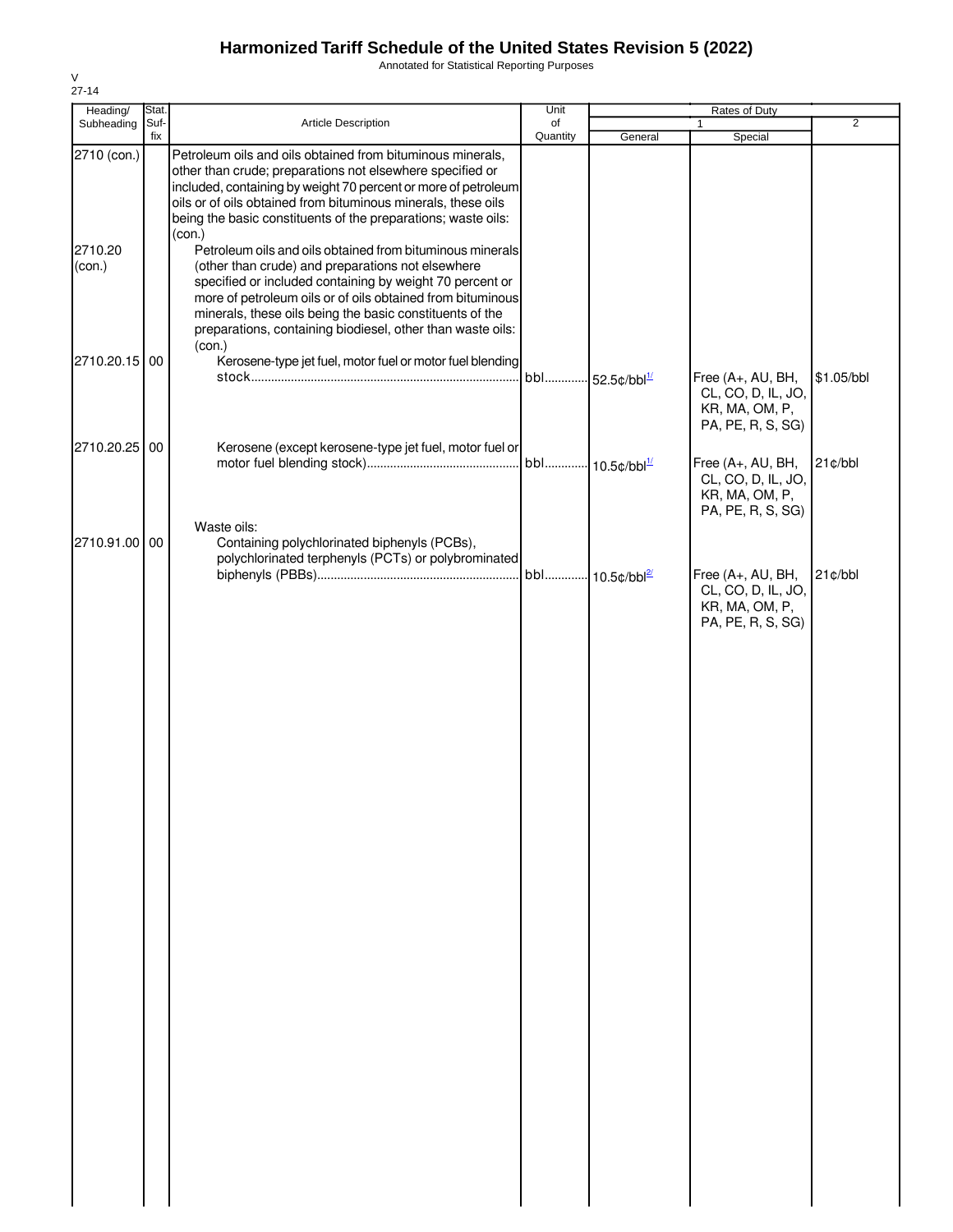Annotated for Statistical Reporting Purposes

| Heading/      | Stat.       |                                                                                                                                                                                                                                                                                                                                       | Unit<br>Rates of Duty |         |                                                                                                                |            |
|---------------|-------------|---------------------------------------------------------------------------------------------------------------------------------------------------------------------------------------------------------------------------------------------------------------------------------------------------------------------------------------|-----------------------|---------|----------------------------------------------------------------------------------------------------------------|------------|
| Subheading    | Suf-<br>fix | <b>Article Description</b>                                                                                                                                                                                                                                                                                                            | of<br>Quantity        | General | 1<br>Special                                                                                                   | 2          |
| 2710 (con.)   |             | Petroleum oils and oils obtained from bituminous minerals,<br>other than crude; preparations not elsewhere specified or<br>included, containing by weight 70 percent or more of petroleum<br>oils or of oils obtained from bituminous minerals, these oils<br>being the basic constituents of the preparations; waste oils:<br>(con.) |                       |         |                                                                                                                |            |
| 2710.99       |             | Waste oils: (con.)<br>Other:<br>Wastes of distillate and residual fuel oils (whether<br>or not blended):                                                                                                                                                                                                                              |                       |         |                                                                                                                |            |
| 2710.99.05 00 |             |                                                                                                                                                                                                                                                                                                                                       |                       |         | Free (A+, AU, BH,<br>CL, CO, D, IL, JO,<br>KR, MA, OM, P,<br>PA, PE, R, S, SG)                                 | $21$ ¢/bbl |
| 2710.99.10 00 |             |                                                                                                                                                                                                                                                                                                                                       |                       |         | Free (A+, AU, BH,<br>CL, CO, D, IL, JO,<br>KR, MA, OM, P,<br>PA, PE, R, S, SG)                                 | 21¢/bbl    |
| 2710.99.16 00 |             | Wastes of motor fuel or of motor fuel blending                                                                                                                                                                                                                                                                                        |                       |         | Free (A+, AU, BH,<br>CL, CO, D, IL, JO,<br>KR, MA, OM, P,<br>PA, PE, R, S, SG)                                 | \$1.05/bbl |
| 2710.99.21 00 |             |                                                                                                                                                                                                                                                                                                                                       |                       |         | Free (A+, AU, BH,<br>CL, CO, D, IL, JO,<br>KR, MA, OM, P,<br>PA, PE, R, S, SG)                                 | $21$ ¢/bbl |
| 2710.99.31 00 |             | Wastes of lubricating oils and greases (whether<br>or not containing additives):                                                                                                                                                                                                                                                      |                       |         | Free $(A+, AU, BH,$<br>CL, CO, D, IL, JO,<br>KR, MA, OM, P,<br>PA, PE, R, S, SG)                               | \$1.68/bbl |
| 2710.99.32 00 |             | Of greases:<br>Containing not over 10 percent by weight<br>of salts of fatty acids of animal (including<br>marine animal) or vegetable origin kg 5.8% <sup>2/</sup>                                                                                                                                                                   |                       |         | Free (A, AU, BH, CL, 20%<br>CO, D, IL, JO, KR,<br>MA, OM, P, PA,                                               |            |
| 2710.99.39 00 |             |                                                                                                                                                                                                                                                                                                                                       |                       |         | PE, R, S, SG)<br>Free (A, AU, BH, CL, $4.4¢/kg + 20%$<br>CO, D, IL, JO, KR,<br>MA, OM, P, PA,<br>PE, R, S, SG) |            |
|               |             |                                                                                                                                                                                                                                                                                                                                       |                       |         |                                                                                                                |            |
|               |             |                                                                                                                                                                                                                                                                                                                                       |                       |         |                                                                                                                |            |
|               |             |                                                                                                                                                                                                                                                                                                                                       |                       |         |                                                                                                                |            |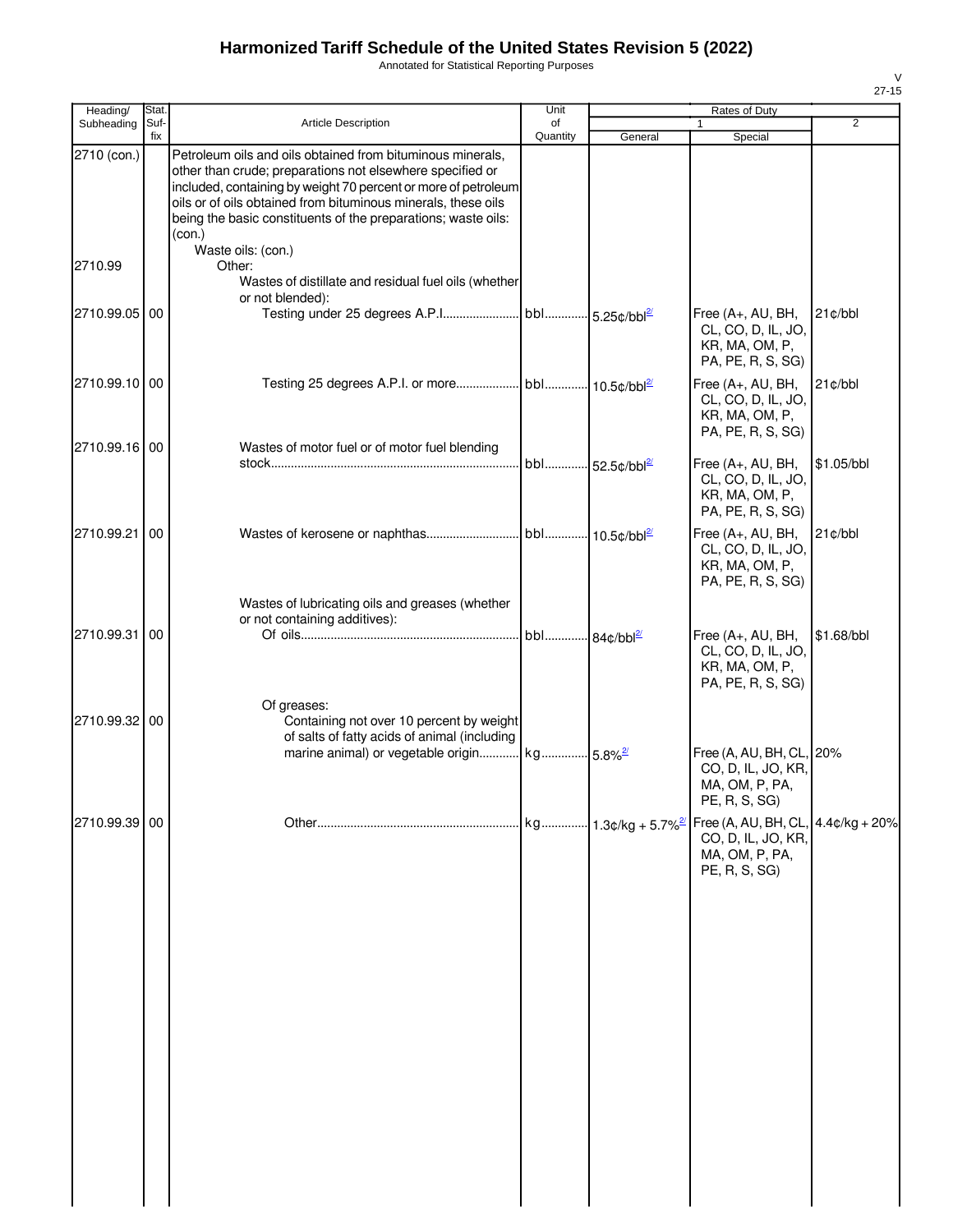Annotated for Statistical Reporting Purposes

| Heading/                                       | Stat. |                                                                                                                                                                                                                                                                                                                                                                                                                                  | Unit           | Rates of Duty                   |                                                                                |                |
|------------------------------------------------|-------|----------------------------------------------------------------------------------------------------------------------------------------------------------------------------------------------------------------------------------------------------------------------------------------------------------------------------------------------------------------------------------------------------------------------------------|----------------|---------------------------------|--------------------------------------------------------------------------------|----------------|
| Subheading Suf-                                | fix   | Article Description                                                                                                                                                                                                                                                                                                                                                                                                              | of<br>Quantity | General                         | $\mathbf{1}$<br>Special                                                        | $\overline{2}$ |
| 2710 (con.)<br>2710.99<br>(con.)<br>2710.99.45 | 00    | Petroleum oils and oils obtained from bituminous minerals,<br>other than crude; preparations not elsewhere specified or<br>included, containing by weight 70 percent or more of petroleum<br>oils or of oils obtained from bituminous minerals, these oils<br>being the basic constituents of the preparations; waste oils:<br>(con.)<br>Waste oils: (con.)<br>Other: (con.)<br>Other:<br>Mixtures of hydrocarbons not elsewhere |                |                                 |                                                                                |                |
|                                                |       | specified or included, which contain not over<br>50 percent of any single hydrocarbon                                                                                                                                                                                                                                                                                                                                            |                | $\cdot$ 10.5¢/bbl $\frac{2}{3}$ | Free (A+, AU, BH,<br>CL, CO, D, IL, JO,<br>KR, MA, OM, P,<br>PA, PE, R, S, SG) | 21¢/bbl        |
| 2710.99.90 00                                  |       |                                                                                                                                                                                                                                                                                                                                                                                                                                  | kg<br>liters   | $.7\%$ <sup>2/</sup>            | Free (A+, AU, BH,<br>CL, CO, D, E, IL,<br>JO, KR, MA, OM,<br>P, PA, PE, S, SG) | 25%            |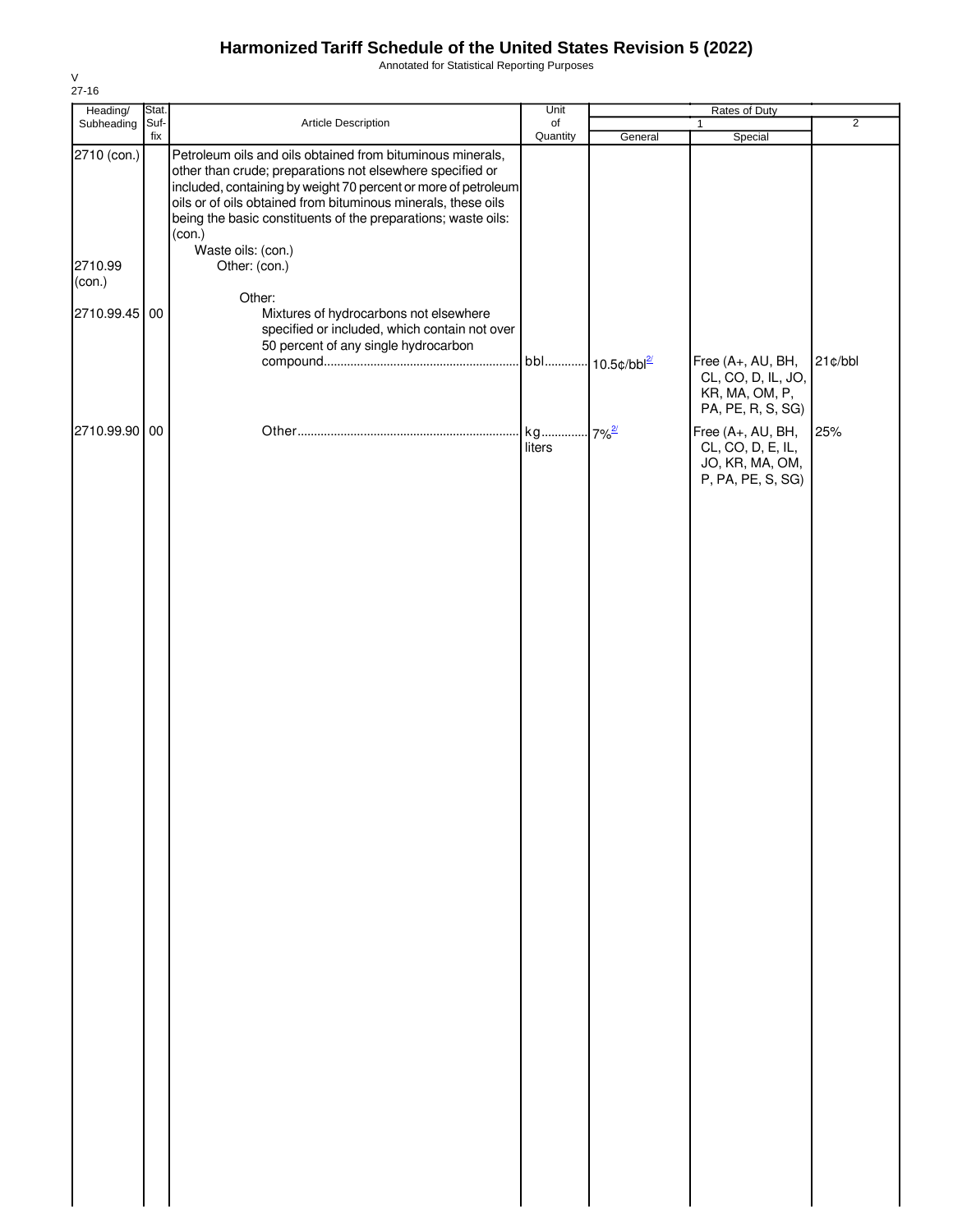Annotated for Statistical Reporting Purposes

| Heading/      | Stat.       |                                                                                              | Unit                  |                    | Rates of Duty |            |  |
|---------------|-------------|----------------------------------------------------------------------------------------------|-----------------------|--------------------|---------------|------------|--|
| Subheading    | Suf-<br>fix | <b>Article Description</b>                                                                   | οf<br>Quantity        | General            | 1<br>Special  | 2          |  |
| 2711          |             | Petroleum gases and other gaseous hydrocarbons:                                              |                       |                    |               |            |  |
| 2711.11.00 00 |             | Liquefied:                                                                                   |                       |                    |               | Free       |  |
|               |             |                                                                                              |                       |                    |               |            |  |
| 2711.12.00    | 10          | Propane with a minimum purity of 90 liquid volume                                            |                       |                    |               | Free       |  |
|               |             |                                                                                              |                       |                    |               |            |  |
|               | 20          |                                                                                              | $\mathsf{Im}^3$       |                    |               |            |  |
| 2711.13.00    |             |                                                                                              | $m3$ .                | Free <sup>1/</sup> |               | Free       |  |
|               | 10          | Butanes with a purity of 90 liquid volume percent                                            |                       |                    |               |            |  |
|               |             | or more, but less than 95 liquid volume percent                                              | m <sup>3</sup>        |                    |               |            |  |
|               | 20          |                                                                                              |                       |                    |               |            |  |
| 2711.14.00    |             | Ethylene, propylene, butylene and butadiene   Free <sup>1/</sup>                             |                       |                    |               | Free       |  |
|               | 10          |                                                                                              |                       |                    |               |            |  |
|               | 20          |                                                                                              |                       |                    |               |            |  |
|               | 30          |                                                                                              |                       |                    |               |            |  |
|               | 40          |                                                                                              |                       |                    |               |            |  |
| 2711.19.00    |             |                                                                                              |                       |                    |               | Free       |  |
|               | 10          |                                                                                              |                       |                    |               |            |  |
|               | 20          |                                                                                              |                       |                    |               |            |  |
|               |             | In gaseous state:                                                                            |                       |                    |               | Free       |  |
| 2711.21.00 00 |             |                                                                                              |                       |                    |               |            |  |
| 2711.29.00    |             | Propane:                                                                                     |                       |                    |               | Free       |  |
|               | 10          | Propane with a minimum purity of 90 liquid                                                   |                       |                    |               |            |  |
|               |             |                                                                                              |                       |                    |               |            |  |
|               | 15          |                                                                                              |                       |                    |               |            |  |
|               |             | Butanes:                                                                                     |                       |                    |               |            |  |
|               | 20          | Butanes with a purity of 90 liquid volume<br>percent or more, but less than 95 liquid volume |                       |                    |               |            |  |
|               |             |                                                                                              |                       |                    |               |            |  |
|               | 25          |                                                                                              |                       |                    |               |            |  |
|               | 60          |                                                                                              |                       |                    |               |            |  |
| 2712          |             | Petroleum jelly; paraffin wax, microcrystalline petroleum wax,                               |                       |                    |               |            |  |
|               |             | slack wax, ozokerite, lignite wax, peat wax, other mineral waxes                             |                       |                    |               |            |  |
|               |             | and similar products obtained by synthesis or by other<br>processes, whether or not colored: |                       |                    |               |            |  |
| 2712.10.00 00 |             |                                                                                              |                       |                    |               | Free       |  |
| 2712.20.00 00 |             | Paraffin wax containing by weight less than 0.75 percent                                     |                       |                    |               |            |  |
|               |             |                                                                                              | kg Free <sup>2/</sup> |                    |               | 2.2¢/kg    |  |
| 2712.90       |             | Other:                                                                                       |                       |                    |               |            |  |
| 2712.90.10 00 |             |                                                                                              |                       |                    |               | Free       |  |
| 2712.90.20 00 |             |                                                                                              |                       |                    |               | $2.2$ ¢/kg |  |
|               |             |                                                                                              |                       |                    |               |            |  |
|               |             |                                                                                              |                       |                    |               |            |  |
|               |             |                                                                                              |                       |                    |               |            |  |
|               |             |                                                                                              |                       |                    |               |            |  |
|               |             |                                                                                              |                       |                    |               |            |  |
|               |             |                                                                                              |                       |                    |               |            |  |
|               |             |                                                                                              |                       |                    |               |            |  |
|               |             |                                                                                              |                       |                    |               |            |  |
|               |             |                                                                                              |                       |                    |               |            |  |
|               |             |                                                                                              |                       |                    |               |            |  |
|               |             |                                                                                              |                       |                    |               |            |  |
|               |             |                                                                                              |                       |                    |               |            |  |
|               |             |                                                                                              |                       |                    |               |            |  |

27-17

V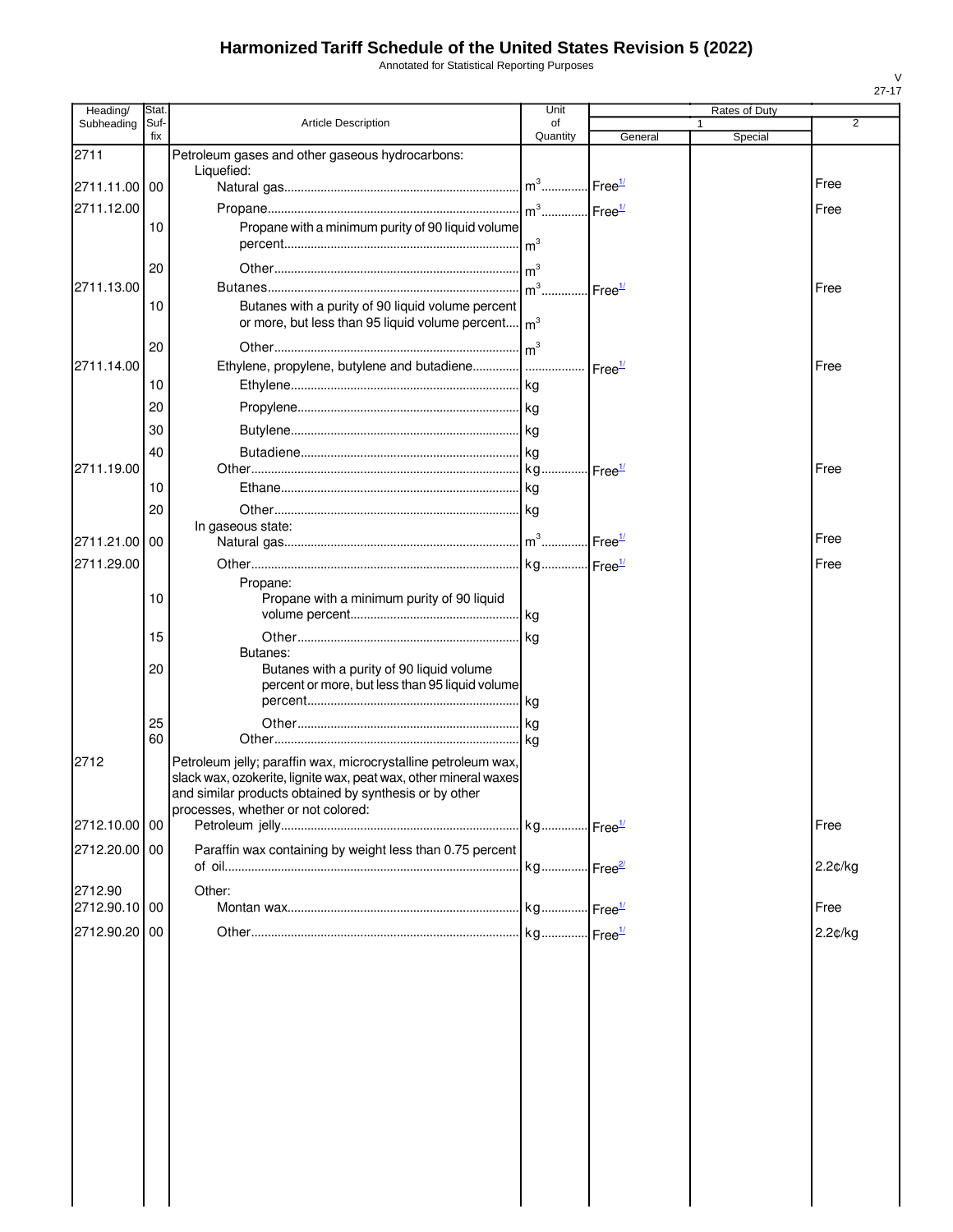Annotated for Statistical Reporting Purposes

| Heading/      | Stat.       |                                                                                                                                                                                                                      | Unit           | Rates of Duty |              |                |
|---------------|-------------|----------------------------------------------------------------------------------------------------------------------------------------------------------------------------------------------------------------------|----------------|---------------|--------------|----------------|
| Subheading    | Suf-<br>fix | Article Description                                                                                                                                                                                                  | of<br>Quantity | General       | 1<br>Special | $\overline{2}$ |
| 2713          |             | Petroleum coke, petroleum bitumen and other residues of<br>petroleum oils or of oils obtained from bituminous minerals:                                                                                              |                |               |              |                |
| 2713.11.00 00 |             | Petroleum coke:                                                                                                                                                                                                      |                |               |              | Free           |
| 2713.12.00 00 |             |                                                                                                                                                                                                                      |                |               |              | 45%            |
| 2713.20.00 00 |             |                                                                                                                                                                                                                      |                |               |              | Free           |
| 2713.90.00 00 |             | Other residues of petroleum oils or of oils obtained from                                                                                                                                                            |                |               |              | Free           |
| 2714          |             | Bitumen and asphalt, natural; bituminous or oil shale and tar<br>sands; asphaltites and asphaltic rocks:                                                                                                             |                |               |              |                |
| 2714.10.00 00 |             |                                                                                                                                                                                                                      |                |               |              | Free           |
| 2714.90.00 00 |             |                                                                                                                                                                                                                      |                |               |              | Free           |
|               |             | 2715.00.00 00 Bituminous mixtures based on natural asphalt, on natural<br>bitumen, on petroleum bitumen, on mineral tar or on mineral<br>tar pitch (for example, bituminous mastics, cut-backs) t Free <sup>1/</sup> |                |               |              | Free           |
|               |             |                                                                                                                                                                                                                      |                |               |              | Free           |
|               |             |                                                                                                                                                                                                                      |                |               |              |                |
|               |             |                                                                                                                                                                                                                      |                |               |              |                |